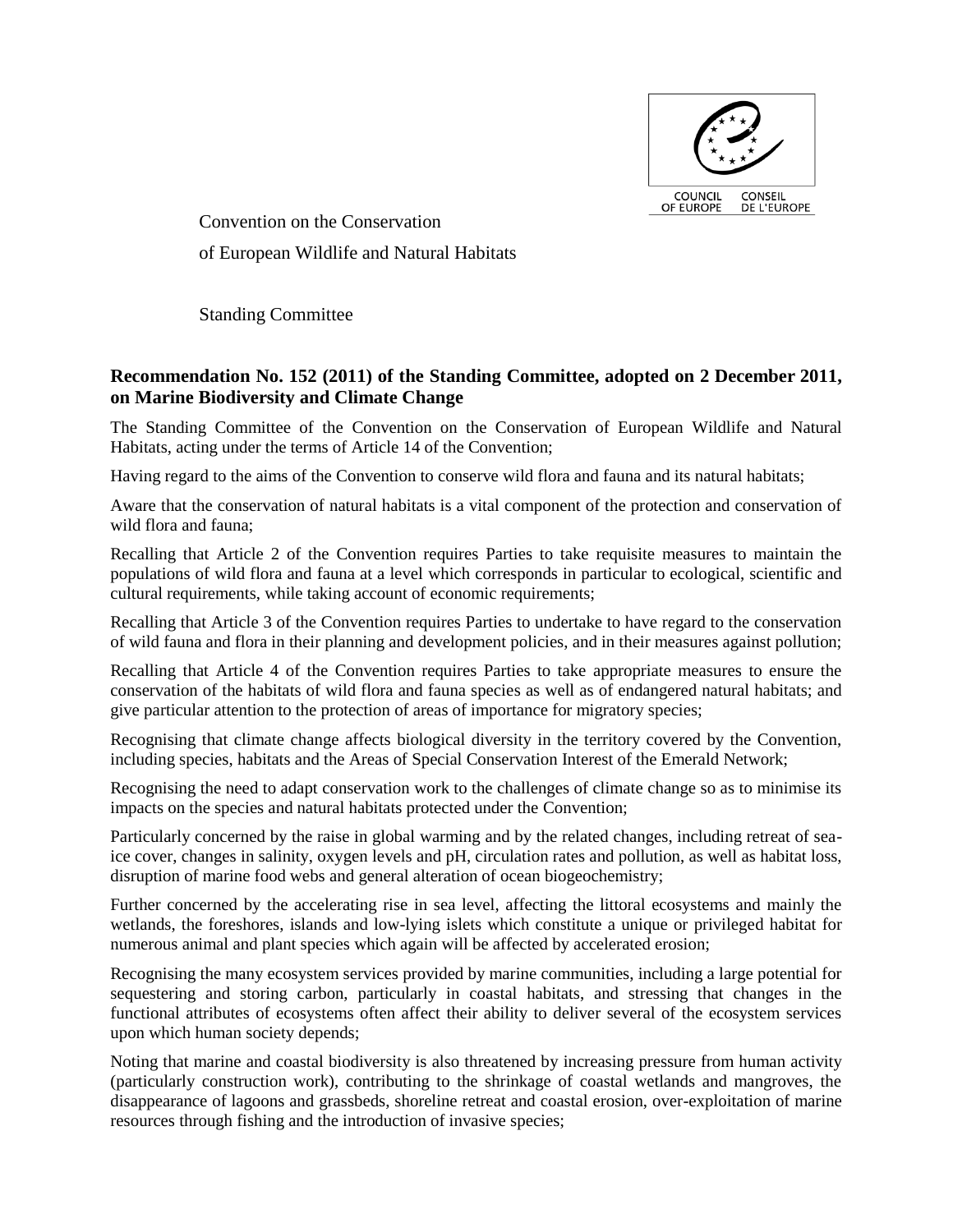Having regard to the Council of Europe's Parliamentary Assembly's Resolution 1794 (2011) on "Preserving the environment in the Mediterranean", Recommendation 1630 (2003) on "Erosion of the Mediterranean coastline: implications for tourism", "Resolution 1693 (2009) on water: a strategic challenge for the Mediterranean Basin" and Recommendation 1883 (2009) on "The challenges posed by climate change";

Having regard also to Recommendation 271 (2009) of the Congress of Local and Regional Authorities of the Council of Europe on "The global challenges of climate change: Local responses";

Recognising the work on vulnerability and impacts of climate change on the biodiversity of the Mediterranean sea, carried out under the Convention for the Protection of the Marine Environment and the Coastal Region of the Mediterranean (Barcelona Convention, 1976);

Recalling CBD COP Decision X/29 on "Marine and coastal biodiversity" which invites Parties, other Governments and relevant organizations to further integrate climate change-related aspects of marine and coastal biodiversity into relevant national strategies, action plans and programmes (…) and urges Parties and other Governments to achieve long-term conservation, management and sustainable use of marine resources and coastal habitats, and to effectively manage marine protected areas;

Recalling also the guidance included in CBD COP Decision X/33 on "Biodiversity and climate change" to enhance the conservation, sustainable use and restoration of marine and coastal habitats that are vulnerable to the effects of climate change or which contribute to climate-change mitigation;

Taking into account the CBD Strategic Plan for Biodiversity 2011-2020, and more particularly Target 10 aiming at minimising, by 2015, the multiple anthropogenic pressures on coral reefs, and other vulnerable ecosystems impacted by climate change, as well as Target 15 aiming at enhancing, by 2020, ecosystem resilience as well as the contribution of biodiversity to carbon stocks, and conserving and restoring at least 15 per cent of degraded ecosystems, thereby contributing to climate change mitigation and adaptation and to combating desertification;

Recognising the EU 2020 Biodiversity Strategy, namely the strategic objective aiming at a more climateresilient, low-carbon economy; bearing in mind the work carried out by the EU Ad Hoc Expert Working Group on Biodiversity and Climate Change in the preparation of a EU strategy on adaptation to climate change, to be issued by 2013;

Recalling the "Message from Reunion Island" issued at the conference "The European Union and its Overseas Entities: Strategies to Counter Climate Change and Biodiversity Loss" (July 2008) and the exceptional importance of the biodiversity of the EU's Overseas Countries and Territories and Outermost Regions and their vulnerability to climate change;

Recognising the importance of the work of the European Environment Agency on biodiversity and climate change indicators, and the launch of the European Topic Centre on Climate Change;

Recognising the need to improve co-operation with and between the UN Framework Convention on Climate Change (UNFCCC), the Convention on Biological Diversity, the Convention on Migratory Species and its related agreements, and the Ramsar Convention on Wetlands, and welcoming the joint outreach activity through the Rio Conventions' Pavilion with a view to harness synergy and promote collaboration;

Recalling Recommendation No. 122 (2006) of the Standing Committee, on the conservation of biological diversity in the context of climate change, adopted on 30 November 2006;

Recalling Recommendation No. 135 (2008) of the Standing Committee, on addressing the impacts of climate change on biodiversity, adopted on 27 November 2008;

Recalling Recommendation No. 142 (2009) of the Standing Committee, recommending Parties and inviting Observers to the Convention to interpret the term "alien species" for the purpose of the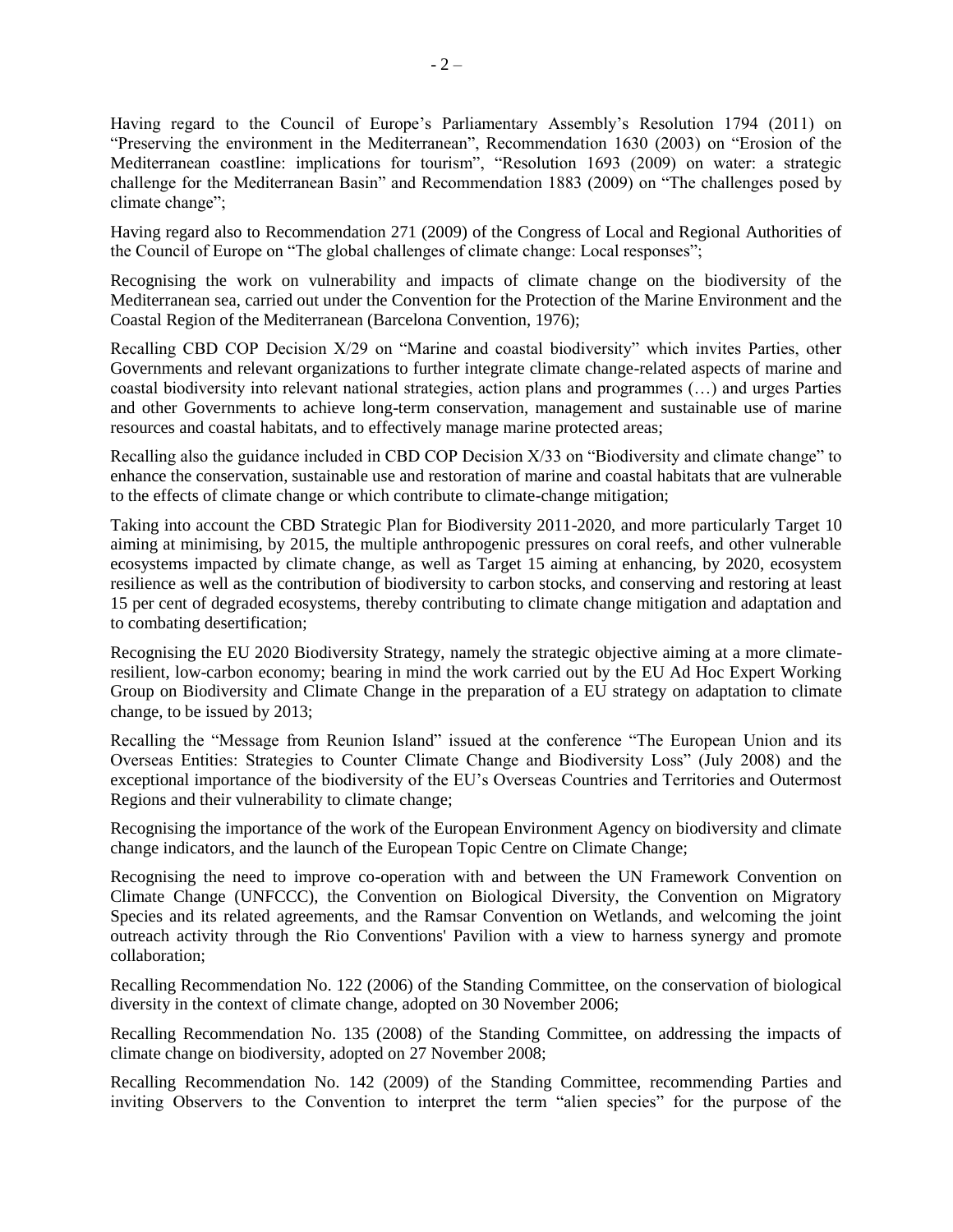implementation of the European Strategy on Invasive Alien Species as not including native species naturally extending their range in response to climate change;

Recalling Recommendation No. 143 (2009) on further guidance for Parties on biodiversity and climate change;

Recalling Recommendation No. 146 (2010) on guidance for Parties on biodiversity and climate change in European islands;

Welcoming and bearing in mind the following expert reports: "Conserving European biodiversity in the context of climate change", by Mr. Michael B. Usher [doc. T-PVS (2005) 21], "Climatic change and the conservation of European biodiversity: towards the development of adaptation strategies" by Mr. Brian Huntley [doc. T-PVS/Inf(2007)03], "Protected areas and climate change in Europe" by M. B. Araújo [doc. T-PVS/Inf (2009) 10 rev], "Climate change and the biodiversity of European islands" by Ms Cordula Epple and Mr Yves de Soye [doc. T-PVS/Inf (2010)09E], and "Impact of Climate Change on Marine and Coastal Biodiversity: current state of Knowledge", by UNEP-MAP-RAC/SPA;

Recommends Contracting Parties to the Convention and invites Observer States to:

- 1. Increase efforts to develop robust ecological models pertaining not only to species but specifically also to the biotic/abiotic mechanisms and processes regulating marine ecosystems so as to evaluate their resilience to climate change, bearing in mind that uncertainties surrounding the precise nature of future climate change and its impacts on biodiversity should not delay practical conservation action;
- 2. Develop cross-cutting and sectoral adaptation and mitigation policies and measures to take account of the different climate change scenarios, particularly focussing on mitigating current and potential impacts on already vulnerable marine and coastal areas;
- 3. Improve the status of marine biodiversity by stepping-up the designation of marine and coastal protected areas, including under the Emerald and the Natura 2000 networks, and ensure that they are managed in a sustainable way;
- 4. Improve the knowledge-base of effects of climate change on marine and coastal biodiversity, including improved understanding of mitigation and adaptation measures to effectively inform the conservation of marine and coastal biodiversity, and ecosystem services. Ensure mechanisms are in place, to facilitate sharing of data and information at national, regional and international levels, making full use, where possible, of already-established mechanisms, including the Global Biodiversity Information Facility;
- 5. Examine how marine invasive alien species may affect the biodiversity and, in particular, how Lessepsian species may affect native Mediterranean biodiversity;
- 6. Continue to engage in the development and application of further guidance to implement the Convention in this regard; and
- 7. Keep the Standing Committee informed of measures taken to implement this recommendation.

## **APPENDIX**

#### **Guidance**

This guidance draws on the expert reports commissioned by the Council of Europe and discussed by the Group of Experts on Biodiversity and Climate Change at its meeting in 2011. The conclusions and recommended actions provided below stem from expert reports and the discussions on marine ecosystems in the Group of Experts. This guidance complements the suggested actions endorsed by the Standing Committee in 2011 (Recommendation No. 152), which in turn should be further completed and updated in the future, including a potential revision of the proposed recommendations. Measures that may be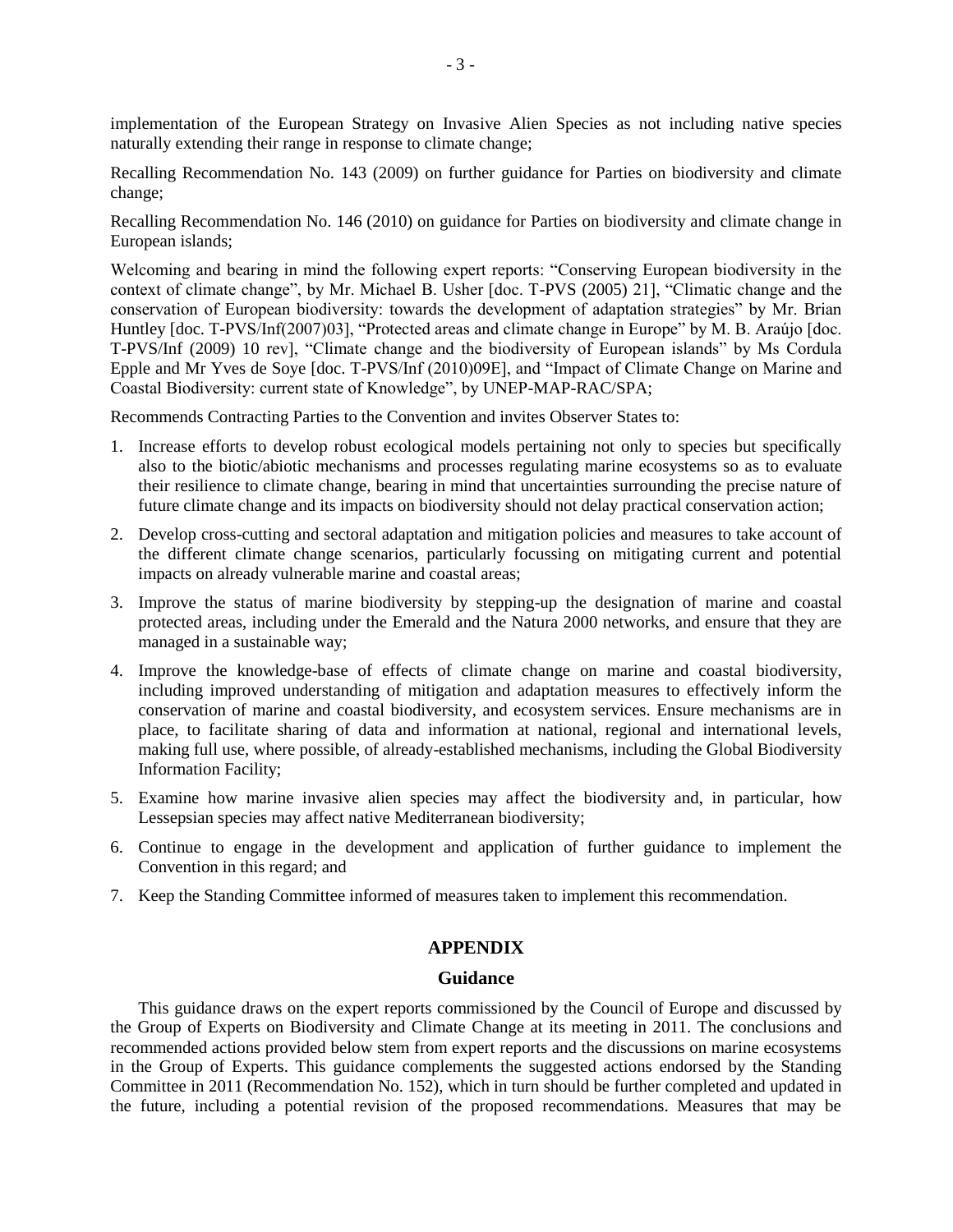considered as appropriate for addressing the impacts of climate change on marine biodiversity, for the purposes of the application of the Convention, are listed for consideration by Contracting Parties.

This guidance aims at providing Parties and Observer States with suggestions of concrete conservation actions to be implemented voluntarily to deliver effectively against the objective of Recommendation No. 152 (2011). Other complementary measures may be identified by governments as equally appropriate to their particular circumstances and concerns. Notwithstanding these adaptation measures, there is an urgent need for climate change mitigation actions at local, regional, country and global levels. Effective mitigation is crucial to contain climate change to levels within which we may have a reasonable chance of achieving effective adaptation. However, addressing mitigation lies outside the scope of these recommendations.

The effects of climate change on marine ecosystems and their biological communities are complex. The impacts of a changing climate on the species and habitats protected by the Bern Convention may differ widely, depending on the species and the interactions with other species and/or their habitats, as well as according to location. The negative effects that climate change mitigation and adaptation measures, taken in other sectors, may have on species, habitats and ecosystems services provided, should also be considered in order to avoid further degradation.

#### **I. Marine systems vulnerability to climate change**

Climate change is one of the most critical issues currently facing biodiversity conservation, and marine ecosystems are among the most vulnerable to its impacts. Climate change impacts on the oceans are complex and diverse, and include changes in water temperature, salinity, sea level, ocean circulation and mixing, nutrient levels, ice cover, pH, and the frequency and intensity of storm events.

Global climate models predict, with high confidence, a 1.8-4ºC rise in average surface air temperatures, associated with a 1.5-2.6 ºC increase in sea surface temperature along with a 0.18-0.59 m rise in average sea level by the end of this century<sup>1</sup>. In European waters, sea surface temperatures are increasing more rapidly than the global average, and the level of some European seas may also rise more than global average projections<sup>2</sup>. Given the magnitude of predicted climatic changes and the wide range of chemical and physical changes that may result within the oceans<sup>3</sup>, it is clear that marine ecosystems will also be significantly affected by climate change, although the precise nature of these changes is difficult to predict.

Nevertheless, a large and growing body of evidence suggests multiple, significant climate impacts on marine species, across trophic levels and ecosystems. For example, ocean chlorophyll records show that annual primary production in the global ocean has decreased by more than 6% since the 1980s in relation to rising temperatures<sup>4</sup>. Because primary production represents the basis of the marine food web, such changes have considerable implications for the marine biosphere. Climate-driven shifts in species distributions have been observed in many marine groups<sup>5</sup>, including zooplankton<sup>6</sup>, invertebrates, and

<sup>1</sup> Pachauri, R.K. and Reisinger, A. (Eds.) (2007): Contribution of Working Groups I, II and III to the 4th Assessment Report of the Intergovernmental Panel on Climate Change; IPCC, Geneva, Switzerland. [http://www.ipcc.ch/publications\\_and\\_data/ar4/wg2/en/ch6s6-3-2.html#table-6-3;](http://www.ipcc.ch/publications_and_data/ar4/wg2/en/ch6s6-3-2.html#table-6-3)

http://www.ipcc.ch/publications and data/ar4/syr/en/spms3.html#table-spm-1

<sup>2</sup> European Environment Agency (EEA), JRC and WHO, (2008): Impact of Europe's changing climate – 2008 indicator-based assessment. EEA Report no 4/2008 – JRC Reference Report no. JRC47756.

<sup>3</sup> Brierley, AS and Kingsford, MJ (2009): Impacts of climate change on marine organisms and ecosystems. *Current Biology* 19(14): R602-R614.

<sup>4</sup> Gregg et al., 2003: *Ocean primary production and climate: Global decadal changes,* Geophys. Res. Lett., 30, 1809 5 Intergovernmental Panel on Climate Change (IPCC), (2007) (a): Synthesis of observed impacts. Climate change 2007: Working group ll: Impacts, Adaptation, and Vulnerability: Chapter 1.

<sup>6</sup> Southward, A. J., Hawkins, S. J. & Burrows, M. T, (1995): Seventy years' observations of changes in distribution and abundance of zooplankton and intertidal organisms in the western English Channel in relation to rising sea temperature. J. Thermal Biol. 20, 127–155.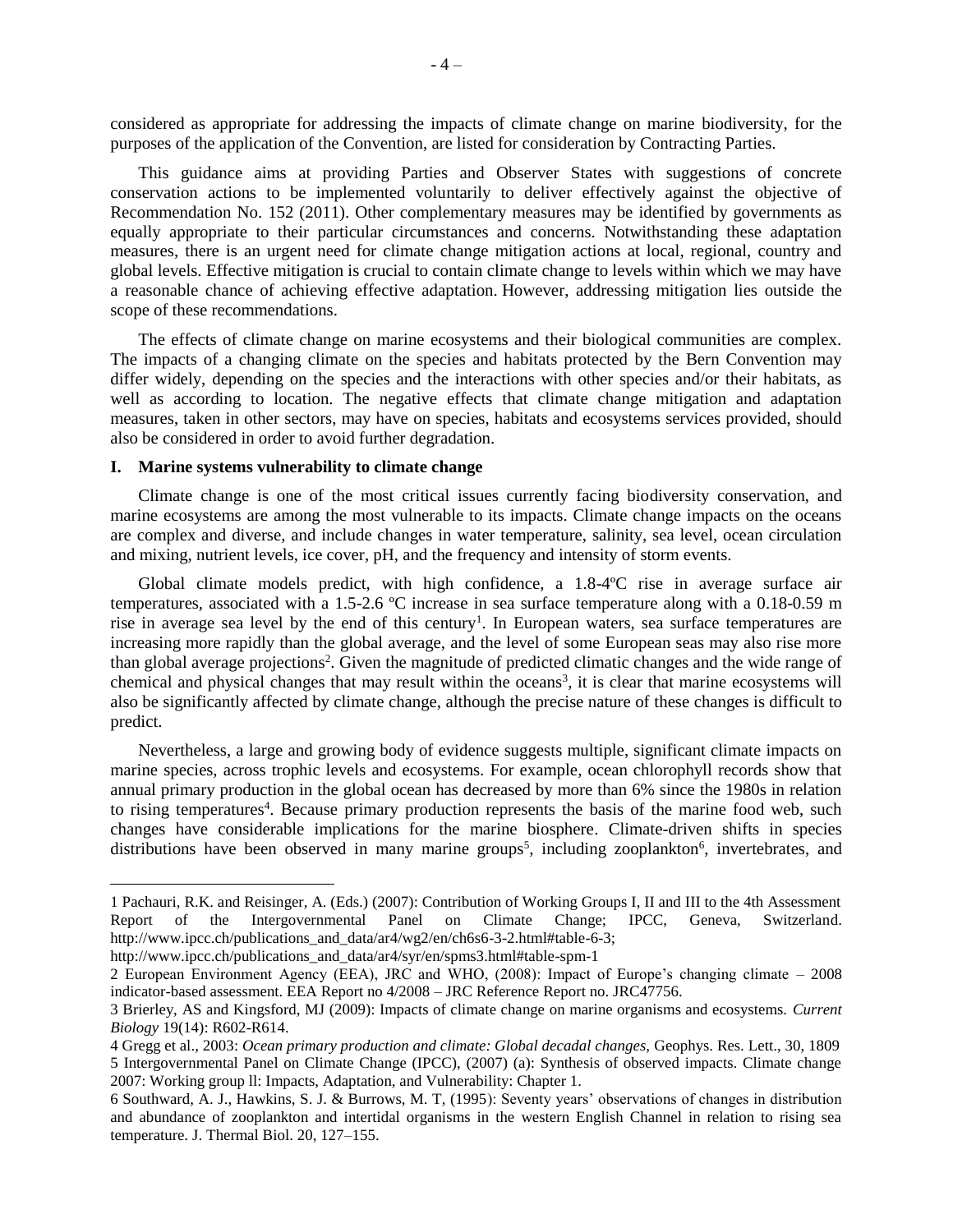fish<sup>7,8</sup> as reactions to climate warming are predicted to occur quicker in marine systems than terrestrial ones<sup>9</sup>.

Such movements are projected to result in significant changes in the diversity of marine communities, through a combination of local extinctions, shifts in marine food web and species invasions, with resulting impacts on ecosystem function and the provisioning of ecosystem services<sup>10</sup>. Other climate change effects on marine ecosystems include changes in species physiology, abundance, phenology<sup>11</sup>, and migratory patterns<sup>12</sup>, the incidence of diseases<sup>13</sup>, and the productivity and quality of temperate and tropical marine habitats<sup>14</sup>, ranging from marine upwelling systems<sup>15</sup> to seagrass beds and coral reefs<sup>16</sup>. Precisely, warmer sea temperatures and increased  $CO<sub>2</sub>$  absorption by the seas will result in increasing ocean acidification which will reduce the availability of carbonate minerals in seawater, important building blocks for calcifying marine plants and animals. For example, it is predicted that 70% of cold-water coral communities will experience growth-limiting conditions by 2100, with associated impacts for the marine species that they support<sup>17</sup>.

For marine ecosystems that are already under significant human pressure, climate change effects represent an added source of stress. In some cases, the additive/cumulative or synergistic impacts of climate change and other stressors may push marine species or ecosystems beyond their thresholds of tolerance. Where these thresholds represent "tipping points", such changes may be severe and irreversible not only for biodiversity but with heavy impacts on economies, developments and socio-cultural contexts<sup>1819</sup>.

If negative climate change effects on marine ecosystems are to be minimised or avoided, there is a need for vigorous conservation policies and strategies that will support adaptation by marine fauna and flora. Such measures typically focus on building ecological resilience: "*the ability of an ecological system to absorb disturbances while retaining the same basic structure and ways of functioning, the capacity for self-organisation, and the capacity to adapt to stress and change"<sup>20</sup>* .

20 IPCC 4th Assessment Report (2007), Glossary.

<sup>7</sup> Beaugrand, G., Reid, P. C., Ibanez, F., Lindley, J. A. & Edwards, M. (2002): Reorganization of North Atlantic marine copepod biodiversity and climate. Science 296, 1692–1694.

<sup>8</sup> Perry,A.L., P.J. Low, J.R. Ellis and J.D. Reynolds, 2005: Climate change and distribution shifts in marine fishes. Science, 308, 1912-1915

<sup>9</sup> MarClim project - Mieszkowska, N. et al (2006): Marine biodiversity and climate change: assessing and predicting the influence of climatic change using intertidal rocky shore biota. Scottish Natural Heritage.

<sup>10</sup> Cheung WWL, Lam VWY, Sarmiento JL, Kearney K, Watson R, Pauly D., Fish and Fisheries. (2009) Projecting global marine biodiversity *impacts under climate change scenarios,* 10:235-51

<sup>11</sup> M. Edwards, A. J. Richardson, (2004): Impact of climate change on marine pelagic phenology and trophic mismatch, Nature 430, 881.

<sup>12</sup> Sims, D.W., Genner, M.J., Southward, A.J. and Hawkins, S.J. (2001): Timing of squid migration reflects North Atlantic climate variability. Proceedings of the Royal Society of London, B 268, 2607–2611.

<sup>13</sup> C. D. Harvell et al, (2002) Review: Ecology — Climate warming and disease risks for terrestrial and marine biota, Science 296, 2158.

<sup>14</sup> O. Hoegh-Guldberg, J. F. Bruno, (2010) The impact of climate change on the world's marine ecosystems. Science 328, 1523 -1528.

<sup>15</sup> Bakun, A. (1990): Global climate change and intensification of coastal ocean upwelling. Science 247, 198–201.

<sup>16</sup> CBD Technical Series No.46, (2010): Scientific Synthesis of the Impacts of Ocean Acidification on Marine. Biodiversity

<sup>17</sup> Guinotte, J. M., Orr, J., Cairns, S., Freiwald, A., Morgan, L., George, R. (2006); Will human-induced changes in seawater chemistry alter the distribution of deep-sea scleractinian corals? Front Ecol Environ 4(3):141–146.

<sup>18</sup> O. Hoegh-Guldberg, J. F. Bruno, (2010) The impact of climate change on the world's marine ecosystems. Science 328, 1523-1528.

<sup>19</sup> Monaco, C.J. and B. Helmuth. 2011. Tipping Points, Thresholds and the Keystone Role of Physiology in Marine Climate Change Research. Adv. Mar. Biol. 60: 123-162.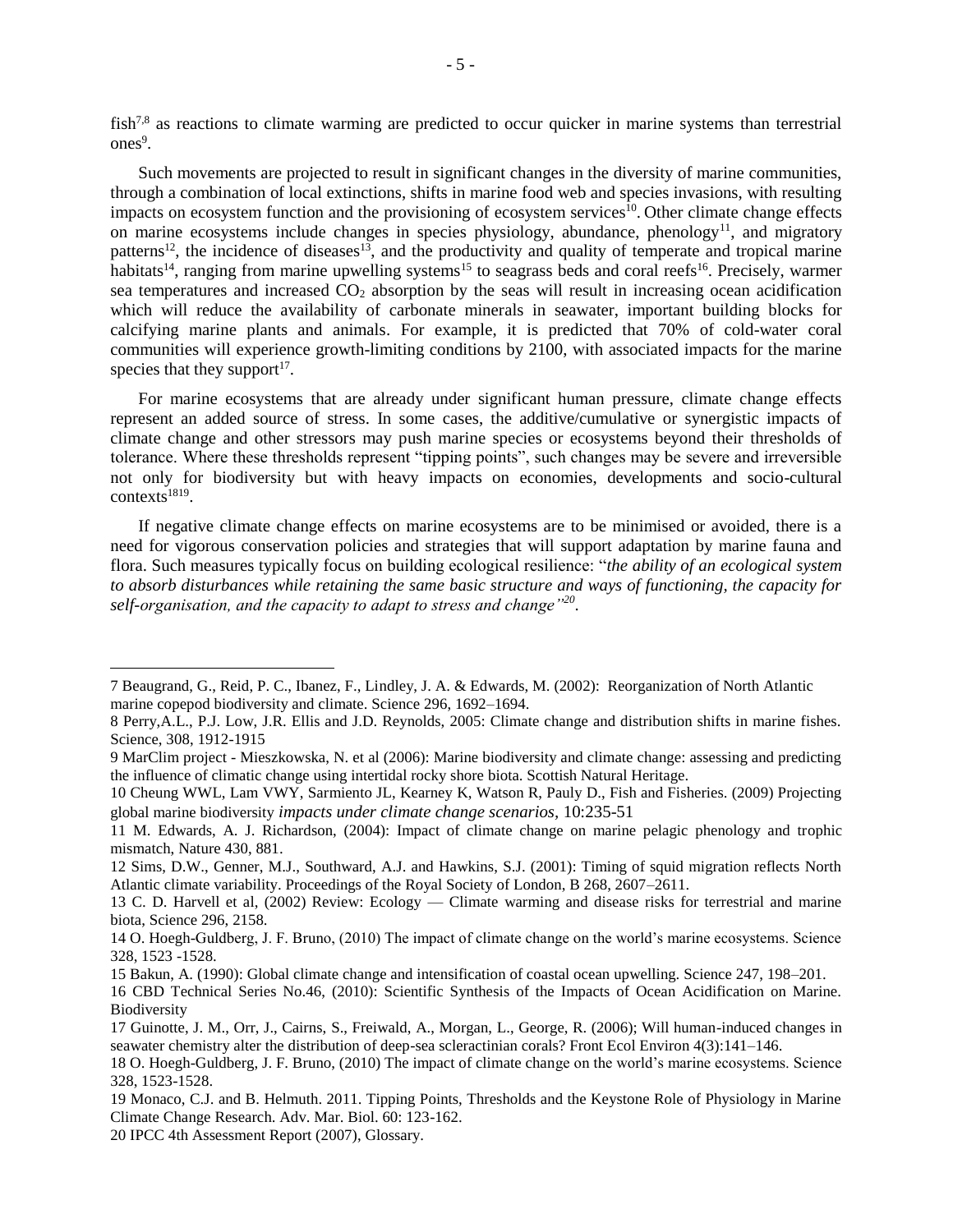The following overarching adaptation principles for marine biodiversity are derived from pre-existing guidance<sup>21</sup> and scientific literature<sup>19</sup>, linked with more detailed measures and should be considered when developing adaptation strategies and actions to conserve marine and coastal species, habitats and ecosystems, and the services that they provide.

## **II. Understand and predict climate changes impacts on the marine environment**

The current available scientific knowledge is predominantly focused at general aspects of climate change, and very limited on biodiversity impacts, even more limited on marine and costal biodiversity where gaps are large and uncertainties numerous.

The abundance and distribution of species is continuously changing (both seasonally and annually) and these dynamics are likely to accelerate and vary due to climate change. Consequently, long-term monitoring is necessary in order to evaluate these processes, particularly in most European regional seas where data on marine phenology changes are quite sparse. In order to improve our knowledge base to support effective conservation planning, further research is needed on the impacts of climate change on the biodiversity, processes, and function of marine ecosystems.

# **Proposed Actions:**

 $\overline{a}$ 

1. Undertake increased monitoring and research actions into the potential impacts of climate change on marine species and ecosystems, including their resilience capacities and responses to climatic changes. For these purposes the following actions should be considered:

- Document species distributions, habitat requirements and community interactions (both at population and ecosystem levels) in order to predict likely responses to climate change and to permit conservation measures.
- Test the independent and interacting roles of climate change and other stressors in driving observed changes to the population dynamics and distributions of marine species, which will help to identify underlying causes, project future ecological responses, and prioritise systems and approaches for adaptive management.
- Make use of long-term field observations together with new technologies such as the use of satellite imagery and remote monitoring stations to identify and map threatened marine habitats and the species associated with them.
- Step up research and monitoring on emerging climate change effects on marine biodiversity (e.g. biological invasions and ocean acidification); as well as socioeconomic impacts of climate change which identify potential risks/hazards for coastal livelihood.

2. Develop predictive climate change models which take due account of specific ecological vulnerabilities and complexities for at least all Bern Convention listed marine species; and consolidate the information obtained from published modelling studies so that the results are easily accessible.

3. Undertake vulnerability assessments, for at least all Bern Convention listed marine species, which combine the predictions of bioclimatic models with other criteria (e.g., species threat levels, life history characteristics, dependence on vulnerable habitats, and other stressors): apply downscaling techniques to reflect local conditions and dynamics, and take into account sources and levels of uncertainty to identify taxa at greater risk due to climate change.

4. On the basis of predicted changes and noted vulnerabilities, identify best actions to favour, in particular 'win-win' scenarios delivering both climate mitigation/adaptation and biodiversity conservation benefits.

<sup>21</sup> Recommendations 146/(2010), 142 (2009), 143/(2009), 135/(2008), 122/(2006)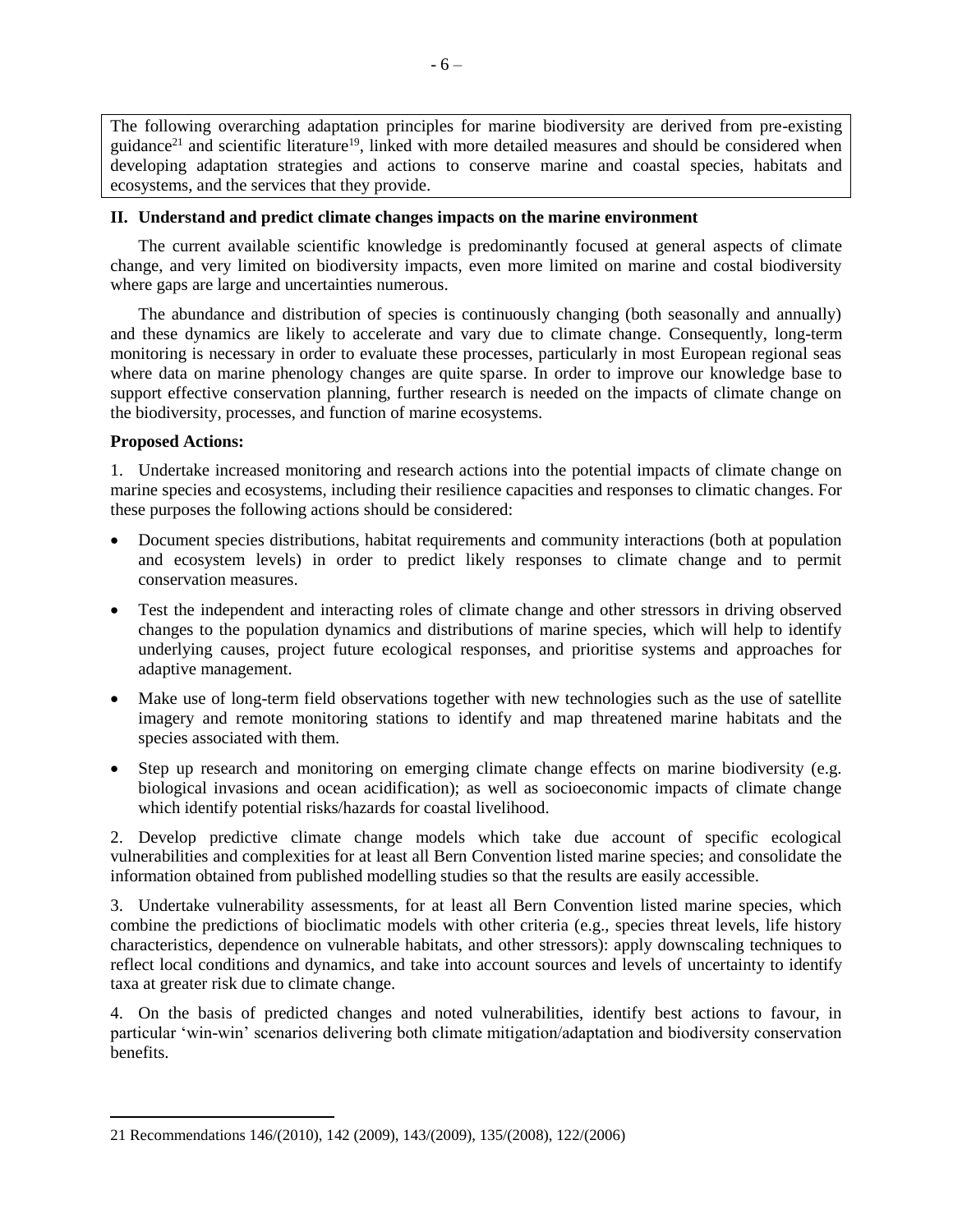5. Assess how climate change may impact existing measures for the conservation and management of Bern Convention listed species. Continually monitor and re-assess the effectiveness of adaptation measures and adaptive conservation management as new information becomes available.

6. Strengthen existing monitoring schemes by identifying and using appropriate indicators to monitor the impacts of climate change on marine biodiversity and assess their vulnerability and cumulative impacts, including key biological groups identified in Actions 20 and 21.

7. Facilitate sharing of data and information and assist knowledge transfer and dissemination between partners of the Bern Convention through compatible and user-friendly information system, including clearing-house mechanisms, databases and inventories, mapping tools). Make use of already-established mechanisms including the Global Biodiversity Information Facility (GBIF), the Biodiversity Information System for Europe (BISE), The European Marine Observation and Data Network (EMODNET) and WISE-marine, or the European Network for Biodiversity Information (ENBI).

# **III. Maintain and enhance marine ecosystems' resilience and adaptive capacity**

In the face of these potential changes, robust and comprehensive policies and strategies are urgently needed for the marine environment, in order to address the impacts of climate change on biodiversity. Of particular importance are those approaches that will enhance the resilience and adaptive capacity of species and ecosystems.

Previous Recommendations 143/(2009) and 135/(2008) specifically called on making use of the large potential for synergies and co-benefits between biodiversity conservation and climate change mitigation and adaptation, including ecosystem-based approaches.

#### **a) Integrate the effects of climate change on marine biodiversity into relevant policies**

Existing legislative frameworks allow for Parties to anticipate and address the impacts of climate change on European marine species and ecosystems. International environmental conventions, such as the Convention on Biological Diversity (CBD) and the United Nations Framework Convention on Climate Change (UNFCCC), together with European environmental *acquis* offer robust legislation and provide strategic and operational tools with which Parties may act to maintain and restore their marine natural ecosystems in relations to climate threats. Yet implementation remains weak and unequal across regions, and it is necessary that marine climate change considerations be further integrated within existing strategies and plans.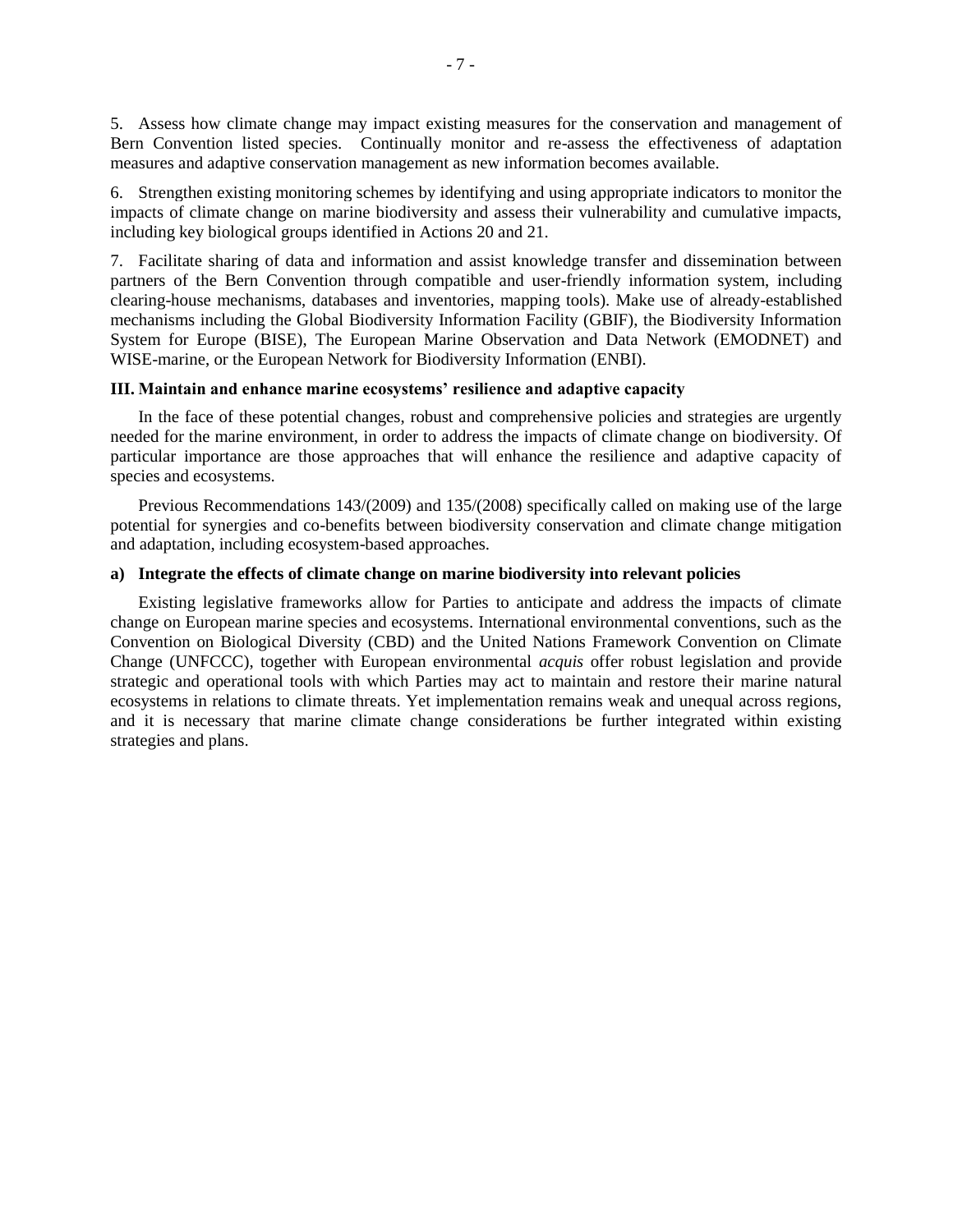## **Proposed actions**

8. Develop adequate carbon management schemes for marine and coastal ecosystems and include them in broader climate change discussions. Support efforts to assess and evaluate ocean's carbon storage potentials and integrate these into climate change mitigation policies.

9. Further integrate climate change-related aspects issues regarding marine and coastal biodiversity into relevant international, regional or national strategies, action plans and programmes such as National Biodiversity Strategies and Action Plans, existing EU strategies, regional agreements, national Red Books or Lists, etc. Ensure that conservation objectives reflect the challenges presented by climate change, and that where possible, those conservation actions are climate-proof<sup>22</sup>.

10. Encourage the use of Tematea, the thematic module developed jointly by IUCN/UNEP to increase synergies when implementing obligations under multilateral environmental agreements and conventions $2<sup>3</sup>$ .

11. Integrate marine ecosystem-based approaches (EBA) into climate mitigation and adaptation strategies, in order to improve marine ecosystems' ability to mitigate the effects of climate change whilst reducing their vulnerability and increasing their diversity. Specifically implement marine ecosystem management activities to move away from management based on single species/habitat and include the entire ecosystems in relation to human activities

12. Develop adaptive conservation strategies based on sound ecological research and integrate them into national planning and management practices to limit unpredictable climate effects.

13. Take care that adaptation and mitigation measures do not undermine biodiversity conservation principles. Take an integrated, cross-sectoral approach to assess responses to climate change, as both climate change and associated adaptation strategies may have either positive or negative effects on biodiversity and may favour certain species or groups of species over others.

14. Internalise the socio-economic value of marine biodiversity and ecosystem services into climate change strategies, taking into consideration the negative effects of climate change on further reduction of ecosystem services and their loss value with respect to their initial state.

15. Remove perverse incentives which undervalue ecosystems and their functions and contribute to their degradation into existing policies, and move toward achieving appropriate stewardship of ocean services and resources.

16. Develop adequate national financial support for marine biodiversity conservation and marine ecosystem-based approaches actions suggested in this Guidance; further explore access to regional and international funding sources including UN projects (e.g. WB, GEF, UNDP, UNEP...), EU programs and funds (e.g. LIFE, Cohesion and structural funds, FP7 etc.), or regional and specific bodies (e.g. development banks, international organizations etc.).

## **b) Actively conserve and restore marine biodiversity**

Climatic changes on oceanic systems will affect the ecosystem services that they provide, such as fisheries, coastal protection, tourism, carbon sequestration and climate regulation. Effective actions can be undertaken to enhance the conservation, sustainable use and restoration of marine habitats that are vulnerable to the effects of climate change, and which contribute to climate change mitigation.

<sup>22</sup> According to Klein et al. (2007), climate proofing is the modification of existing and future projects/actions so that they are resilient to impacts from climate change and/or do not contribute to increased vulnerability of the projects/actions goals.

Klein, R. J. T., Eriksen, S. E. H., Naess, L. O., Hammill, A., Tanner, T. M., Robledo, C., & O'Brien, K. L. (2007). Portfolio screening to support the mainstreaming of adaptation to climate change into development assistance. Climatic Change, 84, 23-44. doi:10.1007/s10584-007-9268-x

<sup>23</sup> http://www.tematea.org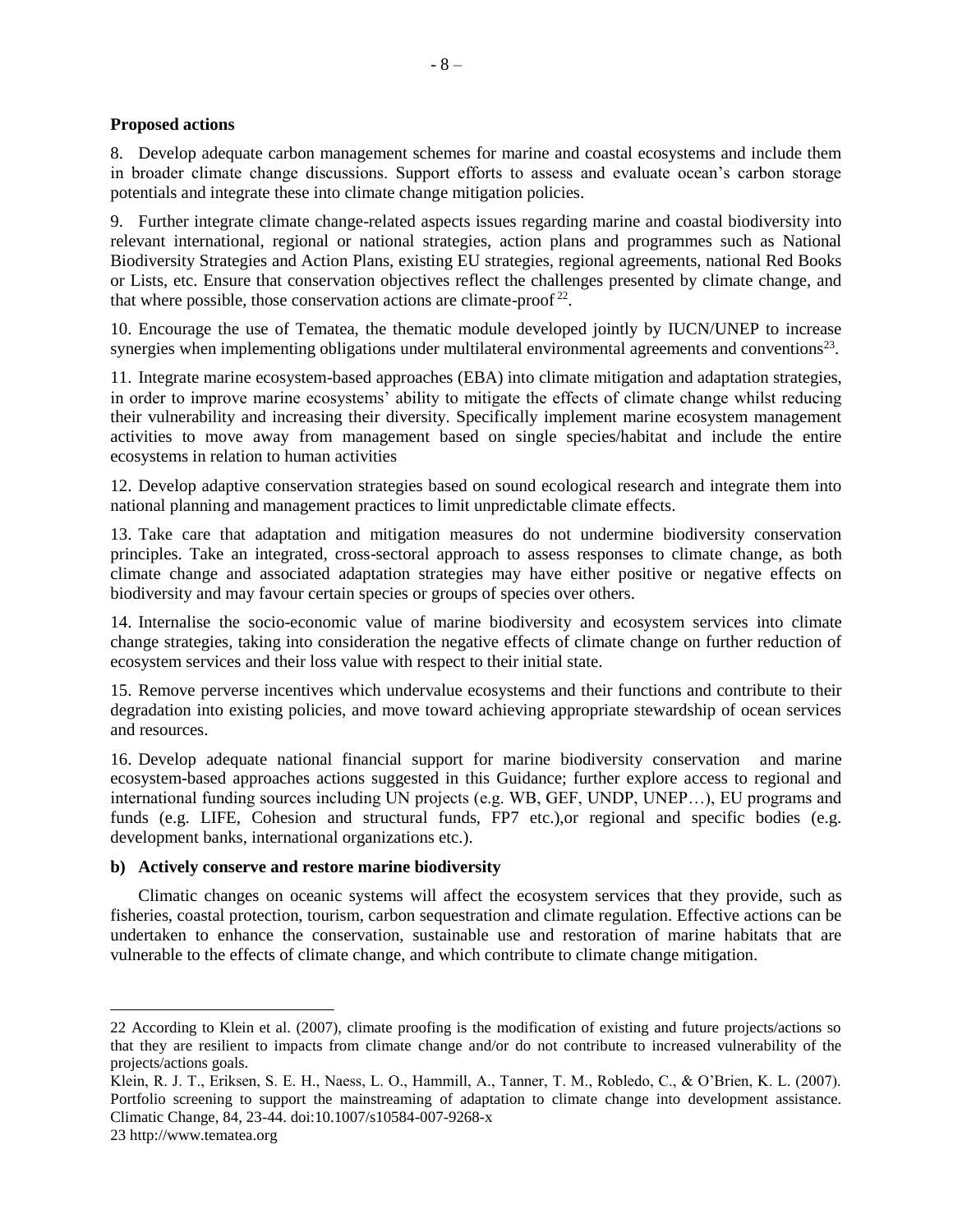## **Proposed Actions**

17. Note the urgency of addressing the impacts of climate change on European marine biodiversity, especially since most European seas restrict northward displacement of species. Attention should be given to most vulnerable regions (the Arctic Ocean, the Mediterranean Sea, the Baltic Sea, the North Sea, the Black Sea, the English Channel and overseas territories) $24$ .

18. Prioritise conservation actions for endangered or threatened marine species and habitats covered by the Bern Convention, and take measures to build up population numbers to enhance resilience in the face of climate change and other stressors.

19. Conserve the range and variability of species, habitats and ecosystems and their natural services as part of the design, implementation and management of restoration projects and sites.

20. Accelerate the preparation and implementation of species-specific conservation plans focusing on Bern Convention marine features that may be most vulnerable to climate change, such as species that are known to depend on climate-sensitive habitats, or which already face an elevated risk of local extinction. The following lists are not comprehensive, but focus on some species/groups already identified as potentially threatened according to existing knowledge*<sup>25</sup>*:

- Marine mammals: Climate change can affect marine mammals directly (e.g. through changes in species ranges or migratory patterns), or indirectly (e.g. through changes in prey availability) Polar species may be particularly vulnerable, due to their restricted ranges. Most affected species include: *Monachus monachus* (Mediterranean monk seal); *Phocoena phocoena* (Harbour porpoise); *Balaena mysticetus* (Bowhead whale); *Eubalaena glacialis* (North Atlantic right whale); *Odobenus rosmarus*  (Walrus)*; Monodon monoceros* (Narwhal); *Grampus griseus* (Risso's dolphin); *Lagenorhynchus acutus* (Atlantic White-sided dolphin); *Lagenorhynchus albirostris* (White-beaked dolphin); *Tursiops truncatus* (Common bottlenose dolphin); *Orcinus orca* (Orca);
- Fish: Many biological processes in fish are known to be sensitive to climate variation and change, including growth, survival, and reproduction. Particular attention should be paid to species with slower life histories (such as elasmobranchs), which are generally more vulnerable to overexploitation, and be less able to respond to climate change through distribution shifts. Particularly threatened species includes: *Aphanius iberus* (Iberian killifish); *Acipenser naccarii* (Adriatic Sturgeon); *Acipenser sturio* (European sea sturgeon); *Huso huso* (Beluga Sturgeon); *Pomatoschistus canestrinii* (Canestrini's goby); *Pomatoschistus tortonesei* (Tortonese's goby); *Hippocampus hippocampus* (Short-snouted seahorse); *Hippocampus ramulosus* (Long-snouted seahorse); *Carcharodon carcharias* (Great white shark); *Mobula mobular* (Devil fish).

<sup>24</sup> Michael B. Usher document [T-PVS (2005) 21]

<sup>25</sup> This section includes proposed actions and measures based on the work done so far under the Bern Convention, in particular in the reports: Conserving European biodiversity in the context of climate change by Michael B. Usher [doc. T-PVS (2005) 21]; Climate change and the vulnerability of Bern Convention species and habitats, by P. Berry [document T-PVS/Inf(2008)6 rev]; "Climatic change and the conservation of European biodiversity: towards the development of adaptation strategies" by Mr. Brian Huntley [doc. T-PVS/Inf(2007)03], and "Impact of Climate Change on Marine and Coastal Biodiversity: current state of Knowledge", by UNEP-MAP-RAC/SPA; Cushing, D. H. Population Production and Regulation in the Sea: a Fisheries Perspective (Cambridge Univ. Press, Cambridge, 1995); IUCN Red List of Threatened Species; M.Ferrer, I.Newton and K.Bildstein "Climatic change and the conservation of migratory birds in Europe: Identifying effects and conservation priorities"; Learmonth JA, MacLeod CD, Santos MB, Pierce GJ, Crick HQP, Robinson RA. (2006): Potential effects of climate change on marine mammals. Oceanography and Marine Biology: An Annual Review 44: 431–464; C. M. Wood, D. G. McDonald, Eds. (1997): Global Warming: Implications for Freshwater and Marine Fish, Cambridge Univ. Press, Cambridge ; Perry, A.L., P.J. Low, J.R. Ellis and J.D. Reynolds (2005): Climate change and distribution shifts in marine fishes. Science, 308, 1912-1915; European Environment Agency (2010): Impact of climate change on bird populations (SEBI 011); Hawkes, L.A., A.C. Broderick, M.H. Godfrey & B.J. Godley (2007): Investigating the potential impacts of climate change on a marine turtle population. Global Change Biology 9: 923-932.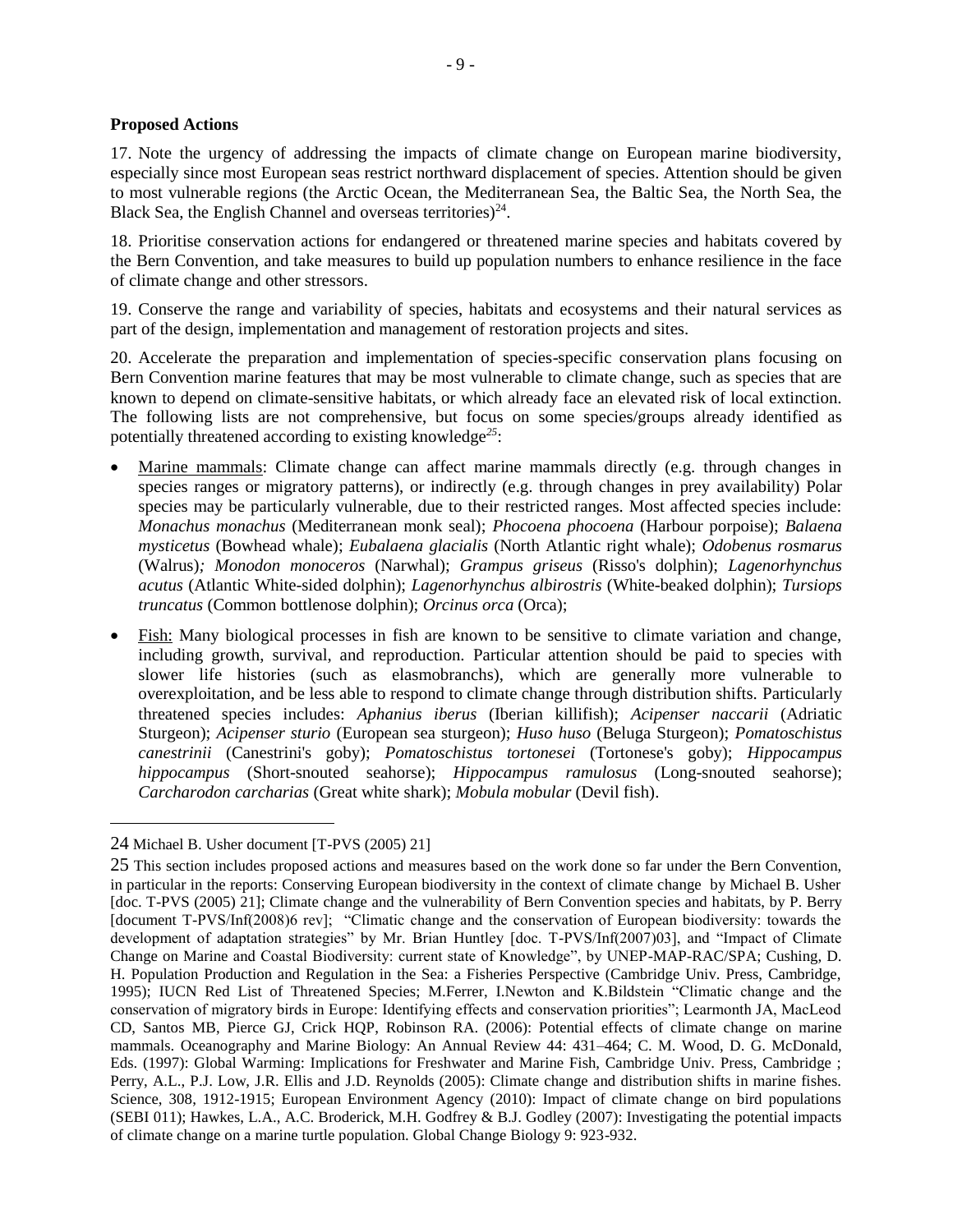- Seabirds or marine birds: Seabirds are vulnerable to climate change and other stressors, because of their slow life histories (i.e., late age of maturity, low fecundity, and high juvenile mortality), and their strong sensitivity to the availability of marine food. Climate change may impact the distribution, abundance, annual migrations, breeding and nesting behaviour, and may exacerbate other stress factors (e.g. introduction of invasive species, decline in prey). Northern species and migratory birds are likely to be more vulnerable, with the most affected families predicted to be Charadriidae; Laridae; Hydrobatidae; Procellariidae; Recurvirostridae; Pelecanidae; Scolopacidae; and Phalacrocoracidae.
- Reptiles: Sea turtles are highly sensitive to climate change, for two key reasons; their nesting areas are threatened by sea level rise, and their reproductive success is affected because temperature determines the sex of their offspring. All marine turtle's species are at risk: *Dermochelys coriacea* (Leatherback turtle); *Lepidochelys kempii* (Kemp's Ridley Sea turtle); *Chelonia mydas* (Green turtle); *Caretta caretta* (Loggerhead turtle) and *Eretmochelys imbricata* (Hawksbill turtle).
- Invertebrates: Marine invertebrates may be affected through multiple climate change pathways, including warming, sea level rise (particularly in intertidal zones), and acidification (for calcifying organisms). Particular attention should be paid to calcifying/shell-building organisms in relation to ocean acidification. Most threatened species include: *Ocypode cursor* (Ghost crab) ; species of sea snails including *Tonna galea (Med.)* or *Zonaria pyrum* (Pear Cowry); *Ophidiaster ophidianus* (Starfish) ; *Centrostephanus longispinus (Med.)* (Sea urchin); and species of deep-sea corals and sponges including *Gerardia savaglia Med.* (Black coral); *Astroides calycularis (Med.)*; *Aplysina cavernicola* (Yellow cave sponge); *Asbestopluma hypogea (Med.); Petrobiona massiliana (Med.)*
- Marine plants: Seagrass meadows suffer from multiple impacts such as climate induced change in water chemistry, but also through invasive species which are likely to accelerate further their degradation. Endemic to the Mediterranean Sea, several seagrass species rank amongst the slowest growing plant in biosphere, requiring long life span for recovery and making them specifically vulnerable. Many of these species are normally used as biological indicator for healthy ecosystems. Species at risks include: *Posidonia Oceanica*; *Cymodocea nodosa (Ucria) Ascherson*; *Zostera marina L; Cystoseira* and *Laminaria* species*;* but also coralligenous red algae such as *Goniolithon byssoides; Lithophyllum lichenoides; Ptilophora mediterranea; Schimmelmannia schousboei.*

21. Take conservation measures to protect and restore habitats expected to be most affected by climate change, including in overseas territories, such as lowland coastal areas, beaches, seagrasses, kelp forests, mangroves, reefs etc. Focus efforts on species not covered by the Bern Convention but protected under other national or international agreements, including taxa identified in Annex A such as: *Alopias vulpinus* (Common Thresher Shark); *Anguilla Anguilla* (European eel); *Centrophorus granulosus* (Gulper Shark); *Dipturus batis* (Common Skate); *Gadus morhua* (Atlantic cod); *Galeorhinus galeus* (Whithound); *Pinna nobilis* (Pen shell); *Raja clavata* (Thornback Skate); *Raja montagui* (Spotted Ray); *Squalus acanthias* (Spurdog); *Thunnus thynnus* (Bluefin tuna); *Xiphias gladius* (Swordfish).

22. Consider the role of *ex-situ* conservation actions for European marine biodiversity as complementary to *in situ* conservation methods, and where no other options exist:

- Carefully assess the risks of *ex situ* conservation measures under climate impacts, such as seeding, transplanting, relocating, assisting migration/colonization and captive breeding in the target area.
- Focus on species/ecosystems threatened in their current location and situations where local conditions become untenable for them as they are unlikely to be able to reach other suitable location by natural dispersal.
- Assess the coverage and quality of existing seed banks, genes banks and aquarium collections so as to fit conservation purposes, ensuring sufficient genetic diversity within available collections.
- Take urgent action to collect and store seeds of the majority of marine species listed under the Bern Convention that are not at present covered by such collections.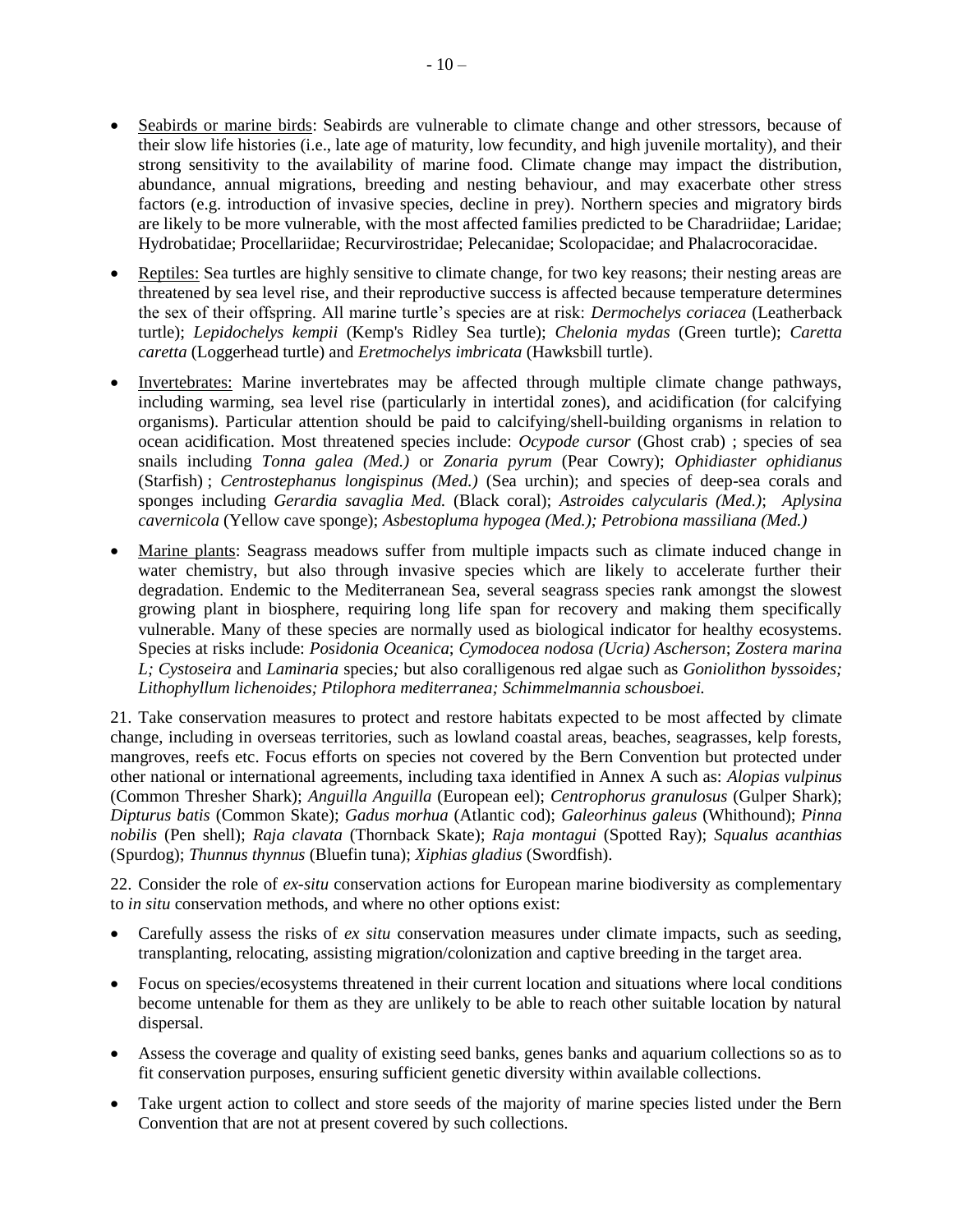- Improve captive breeding and artificial propagation programs and develop recovery plans for threatened marine species under the Bern Convention, with an ultimate objective of successful reintroduction into the wild.
- Consider the central role of zoos, aquaria, natural history museums and botanic gardens for research, education and public awareness.

23. Develop adaptive strategies and management to increase flexibility in conservation programs and enable direct learning from experiences and research. Communicate the successes and strengthen information sharing on a regional basis.

#### **c) Develop and manage effective networks of Marine Protected Areas**

Marine Protected Areas (MPAs) have long been one of the cornerstones of marine conservation policy, and are a key component of adaptation strategies to climate change. As MPAs directly enhance ecosystem diversity and resilience, they are effective tools for reducing anthropogenic stress on the marine environment; for protecting, maintaining and restoring key ecosystem functions; for helping to create climate refuges for many organisms<sup>26</sup>. It is therefore necessary to include MPAs as an important tool within broader climate change adaptation strategies, and conversely, to factor climate change impacts and responses into MPA planning and management.

Ecological coherence of networks of MPAs, particularly connectivity between sites, will help species to cope with climate change impacts and facilitate their movement between conservation areas, as species dispersal is likely to be the most important mechanism of species adaptation to climate change. The provision of 'stepping stone' habitats and assisting species shifts in distribution are expected to be crucial for the adaptation and long-term survival of marine communities.

Evidence further suggests that well-designed and well-managed networks of MPAs not only support marine biodiversity but also benefit coastal communities and economic activities (e.g. fishing<sup>27</sup>, tourism). MPAs can play an important role in broader strategies for sustainability, particularly to engage with local users and communities in marine conservation. As the extent of biodiversity recovery increases with the age and size of MPAs, and because benefits build over time and increase the longer the MPAs remains functional, urgent efforts to establish networks of MPAs a required.

#### **Proposed Actions:**

 $\overline{a}$ 

24. Accelerate marine protected areas designations and management to comply with regional and international commitments, with the aim of establishing ecologically coherent, representative and wellmanaged networks of MPAs, pursuant at minimum to the 10% coverage target established by the CBD.

25. Pay special attention to the climate mitigation potentials of MPA, as maintaining and restoring marine natural carbon sinks will increase the  $CO<sub>2</sub>$  uptake by marine ecosystems. Focus research activities on the quantification of these carbon deposition rates within MPAs, as a way to integrate them into larger carbon management schemes.

26. Conserve existing populations of species within existing high biodiversity areas and MPAs networks, at national, regional and international level across Europe, including under Emerald, Natura 2000, Specially Protected Areas of Mediterranean Importance (SPAMI), Baltic Sea Protected Areas (BSPA), the Black Sea Commission or OSPAR Marine Protected Areas*.*

27. Respect commonly agreed criteria - replicability, representativity, connectivity, adequacy, viability in the designation process of marine protected areas in order to insure ecological coherence of the network. An effective MPA network may help to ensure resilience and sustained ecological functioning of

<sup>26</sup> Micheli F, Saenz-Arroyo A, Greenley A, Vazquez L, Espinoza Montes JA, et al. (2012): Evidence That Marine Reserves Enhance Resilience to Climatic Impacts. PLoS ONE 7(7): e40832

<sup>27</sup> Harrison et al (2012): Larval Export from Marine Reserves and the Recruitment Benefit for Fish and Fisheries, Current Biology, doi:10.1016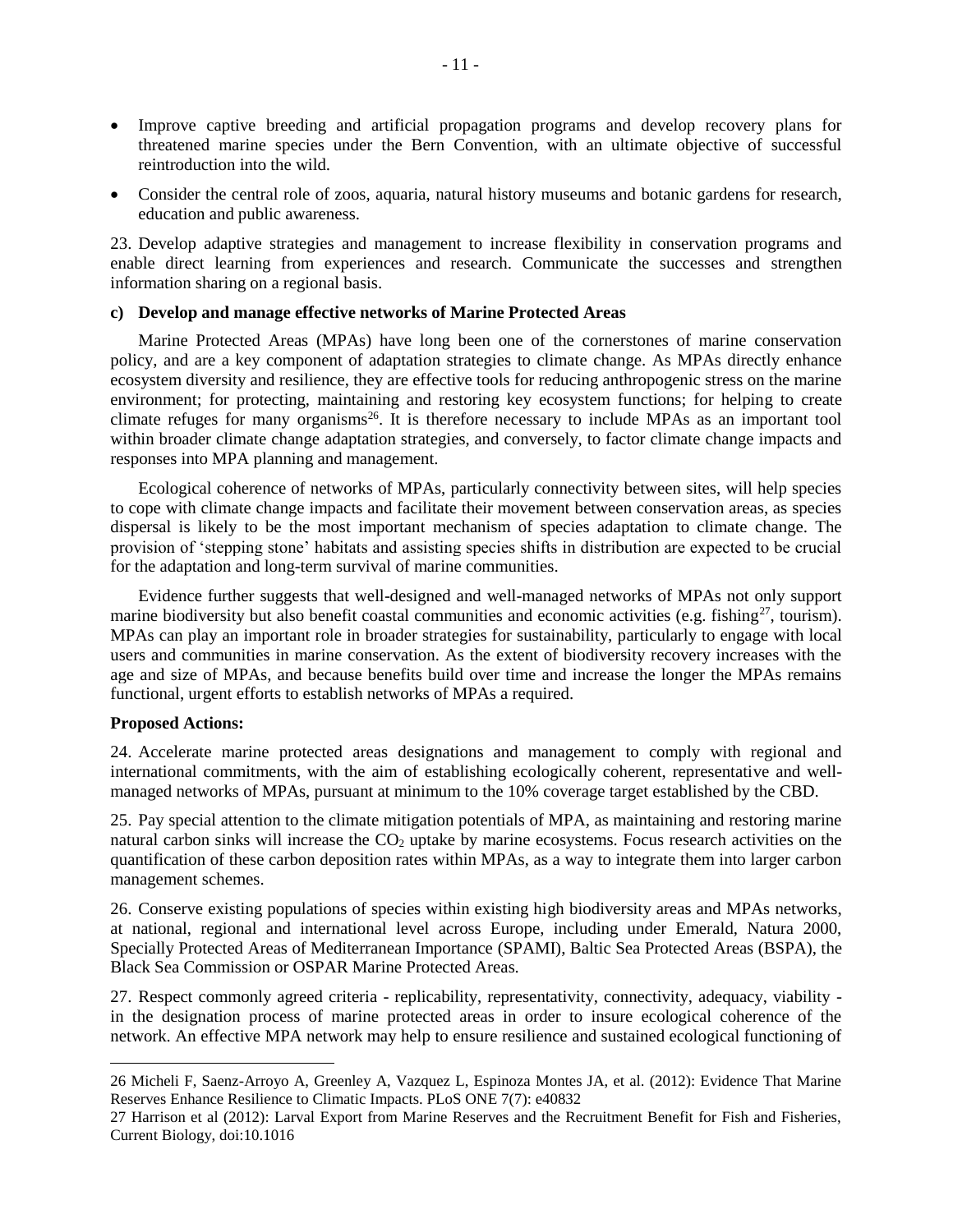ecosystems under pressure, by spreading the risk of both damaging events and long term environmental change.

28. Acknowledge that urgent action is needed as evidence suggests that the extent of marine ecosystem recovery increases with the age and size of the protected zone and benefits of MPAs build over time.

29. Review the state of national and European MPAs planning to identify gaps in habitats, species and biogeographical coverage; formulate corrective actions to address those insufficiencies both at designation and management level.

30. Note the slow progress in establishing MPAs in areas beyond national jurisdictions, especially in the Mediterranean Sea's high-seas, and take appropriate actions to promote international cooperation in that regard

31. Prioritise the retention of remaining fragments of unaltered or semi-natural marine habitats as interlinks between protected areas.

32. Give special attention to endangered and vulnerable migratory species pursuant to Chapter IV of the Convention; rigorously account for changes in their migratory routes due to climate change in MPA networks developments.

33. Pay special attention to maintaining or restoring large-scale connectivity between MPAs and networks, to increase permeability, aid population and gene flow. Take restoration measures outside of MPAs, such as enhancing functional ecological habitats 'stepping stones', to increase the chances that species can adjust successfully their distributions in response to climate change.

34. Encourage the creation of sufficiently large no-take zones within MPAs, where exploitation is strictly prohibited and human activities are severely limited in order to protect the most critical ecosystems; and consider defining buffer zones around, to provide protection from activities with far-reaching effects

35. Involve stakeholders and relevant organizations, including Regional Fisheries Management Organizations, non-governmental organizations and local communities, in designation, management and enforcement processes for MPAs, to ensure understanding, cooperation and ownership. Build management and conservation capacity within all appropriate management levels of MPAs networks.

36. Develop and implement robust management plans for MPAs, with strict enforcement mechanisms, which fully integrate climate change concerns and achieve protection of existing habitats, restoration of degraded habitats and sustainable management of activities likely to impact marine protected areas.

37. Take a long-term view in MPAs management plans, and include actions for climate change adaptation (for periods up to 20 to 50 years, depending on the speed with which ecosystem changes are expected). Develop adaptive management strategies and flexible conservation measures and prevent the maintenance of ill-adapted habitats (e.g. mobile boundaries, temporal or seasonal protection, etc.). Consider the varying nature and extent of stressors over time, in response to climate and other drivers of change.

38. Develop special financial mechanisms to sustain marine biodiversity conservation efforts, through specific funding directed to MPA management and research, to ensure availability of appropriate means.

39. Ensure existing MPAs are adequately monitored and assessed so that they are in a state as healthy as possible before climatic and other change intensifies. Make sure monitoring covers climate change impacts on protected sites, at both site and network levels.

40. Increase awareness of the benefits that marine biodiversity provides to society and its role in adaptation strategies across all sectors. Communicate best management measures, successful adaptation strategies, and engage the wider public.

## **d) Minimise threats and pressure to marine biodiversity**

Facilitating climate change adaptation also involves reducing "conventional" pressures on biodiversity such as intensification of land-use, fragmentation of habitats, overexploitation, invasive alien species and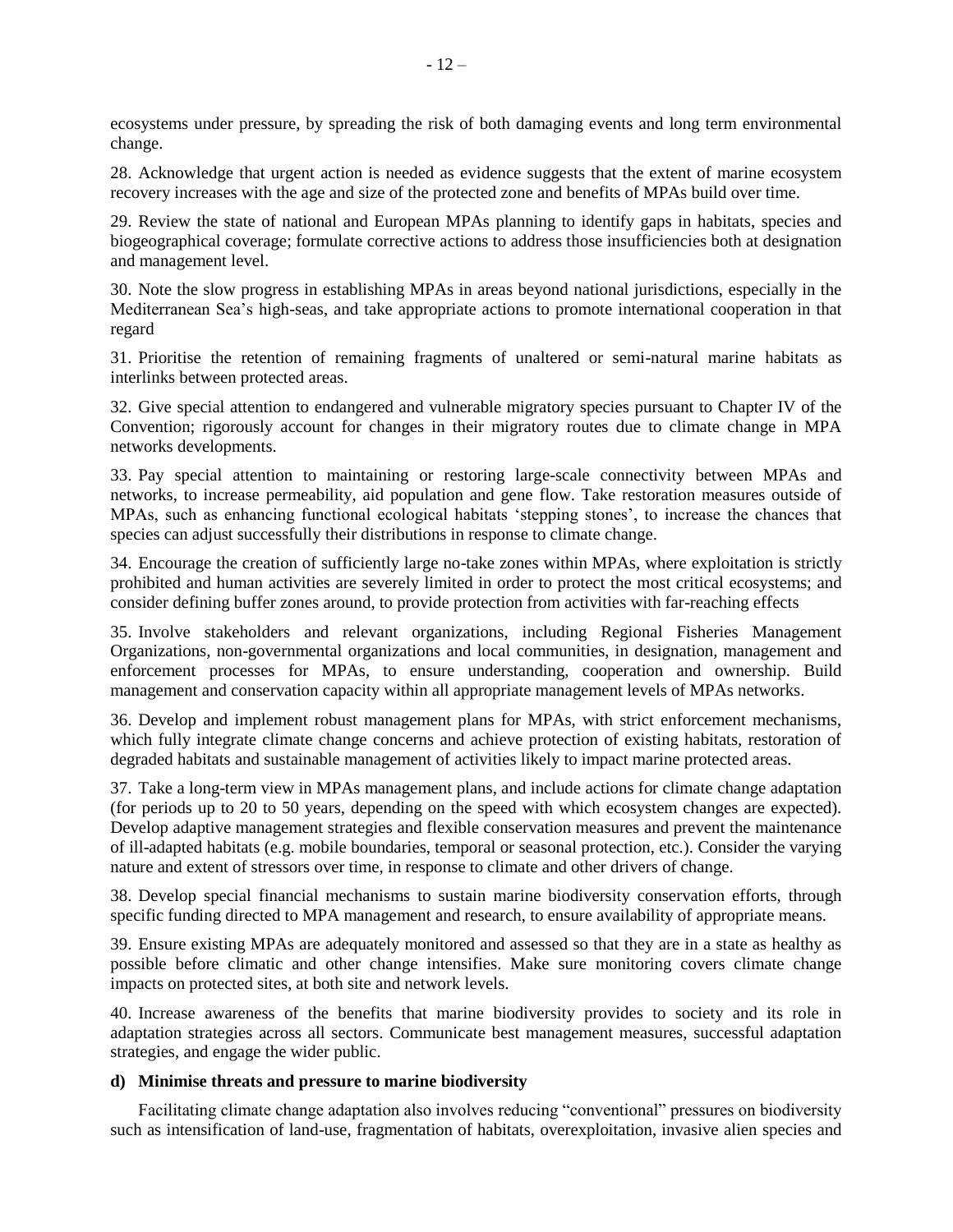pollution. The impacts of human activities on marine biodiversity are multiple and require an integrated approach aiming to reduce and mitigate their negative impacts and restore the health and functions of marine ecosystems.

Reducing direct pressure from anthropogenic sources is urgently needed to stop the degradation and loss of ecologically important marine habitats, in particular on sensitive habitats such as hatchery and nursery areas, sanctuaries, areas with endemic and autochthonous species. Exploitation particularly may further exacerbate the effects of oceanic warming on fish population often by disproportionately threatening larger marine species<sup>28</sup>.

Changes in sectoral policies can significantly reduce environmental externalities as in the case of harmful subsidies. Systematic application of robust environmental impact assessments and spatial planning tools within national strategies may also help improving marine and coastal planning, thus reducing the overall pressure from human activities on marine biodiversity.

#### **Proposed actions:**

 $\overline{a}$ 

41. Minimise all threats from human activities directly interacting with climate change to impact marine biodiversity and reduce its adaptive capacity, including extractive activities and in particular fisheries and aquaculture, dredging and mining, tourism and urbanisation, infrastructure and energy developments, maritime transport, military activities, agriculture and land based pollutions.

42. Incorporate fisheries management measures into other climate change mitigation and adaptation strategies (e.g. mathematical fisheries models with chemistry and temperature-driven climate change and acidification figures, based on species specific observational studies, to help determine appropriate harvest levels for many fisheries).

43. End all form of public subsidies and tax exemptions that have detrimental environmental impacts on oceans, in particular for the fishing sector (e.g. investment in vessels and fuel aid) in order to counter overexploitation of fisheries resources, destruction of marine ecosystems, and greenhouse gas emissions from the industry. Redirect aid to support transition towards truly sustainable marine and coastal activities which will result in long-term beneficial economic and social outcomes.44. Promote and invest in environmentally sounds marine renewable energy projects, as credible and viable solutions to decarbonize energy policies in the long-term.

44. Recognise the interconnections between human activities, ecosystem health, and ecosystem services. Design and implement integrated ecosystem-based approaches to the management of human activities which impact the wider marine environment, in order to reduce the overall anthropogenic pressures on biodiversity.

45. Ensure thorough and systematic environmental impact assessments (EIAs) and strategic environmental assessments (SEAs) to further minimise specific and cumulative impacts of projects and activities on coastal and marine biodiversity. Pay special attention to ocean noise and underwater disturbances.

46. Develop and encourage the use of specific marine spatial planning strategies to guide human activities development in a sustainable manner and take into account ecological principles.

47. Cooperate at regional level to improve and enhance coordination (e.g. common approaches, harmonized procedures, actions or trainings) in particular with regards to the transboundary aspects of many of the marine climate impacts.

<sup>28</sup> Planque, B. & Frédou, T. 1999. Temperature and the recruitment of Atlantic cod (Gadus morhua). Can. J. Fish. Aquat. Sci. 56, 2069-2077.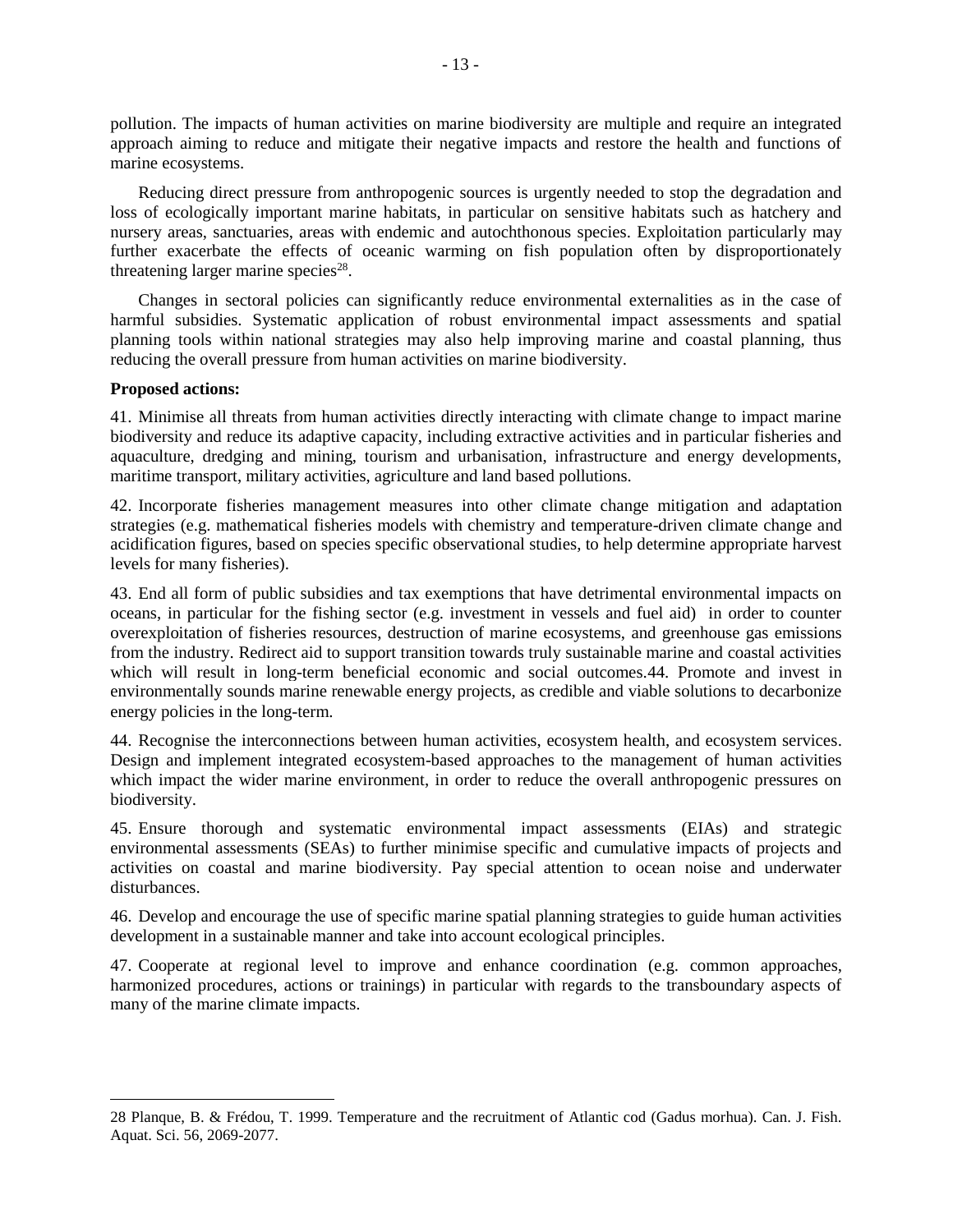# **e) Prevent and control the introduction of invasive alien marine species**

# **Proposed actions:**

48. Fully implement Recommendation No. 91 (2002) the European Strategy on Invasive Species endorsed in Recommendation No. 99 (2003) which requests Contracting Parties to draw up and implement national strategies on invasive alien species.

49. Prevent the introduction and establishment of human-induced marine invasive species, through understanding vectors and pathways, risk assessment, early warning systems and control strategies. Improve detection, eradication and control mechanism, with a particular focus on sensitive marine ecosystems such as the Arctic, the Macaronesian or the Eastern Mediterranean basins because of their high rates of endemism.

50. Improve information on the biology of invasive species, how their populations respond to climate change, and how native marine ecosystems are likely to react to invasions under climate change impacts, as in the case of Lessepsian species in the Mediterranean Sea.

51. Monitor the effects of natural invasions of species in European waters and consider the need for measures to conserve and protect threatened species and habitats that may enter European waters as a result of climate-driven shifts in distribution. Identify and implement appropriate management measures to reduce risks associated with these shifts in distribution and ranges.

52. Work in key maritime sectors (e.g. fishing, aquaculture, shipping, tourism, trade) to raise awareness of invasive alien species threats, develop effective management approaches and share best practices.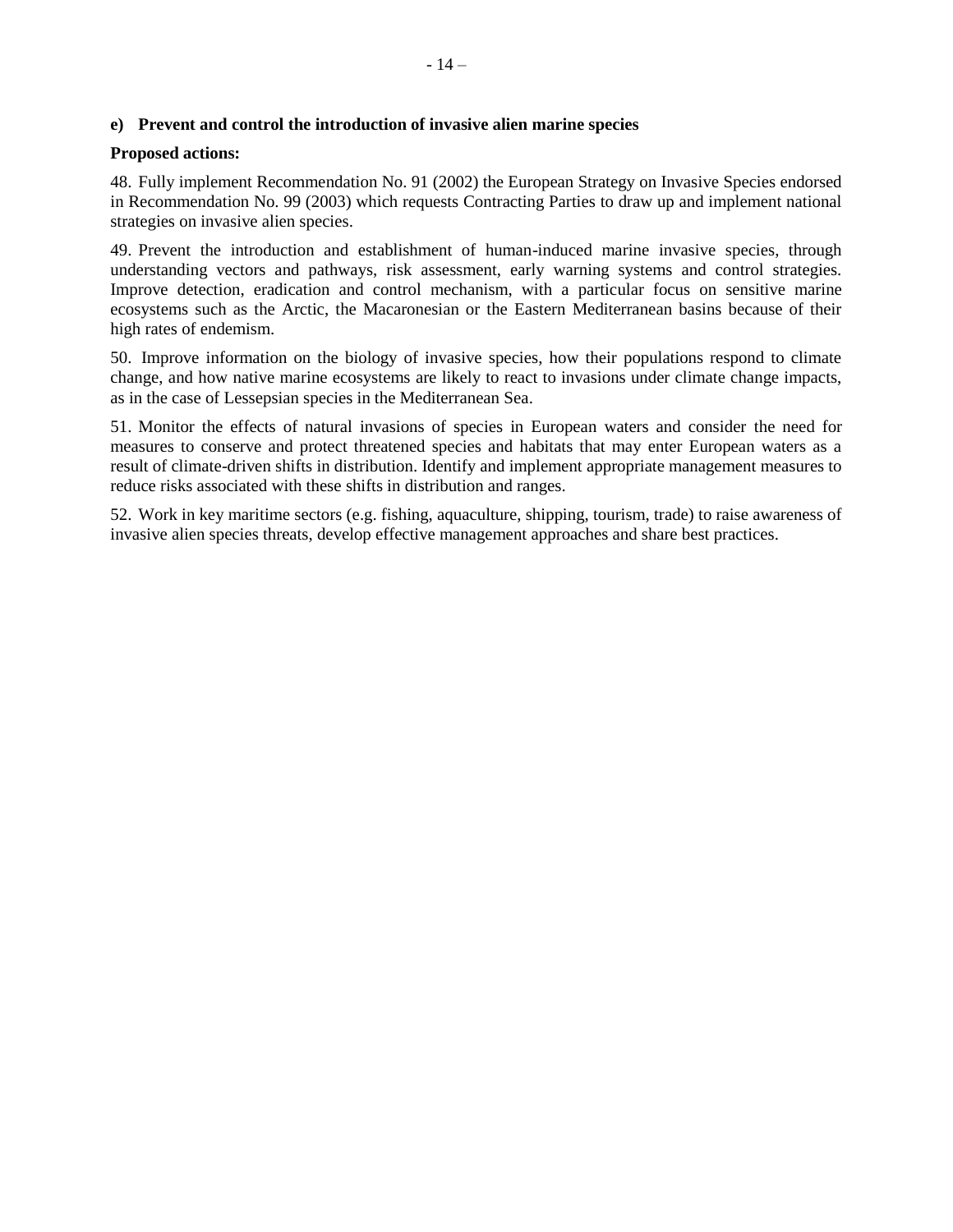# **Annex A. – Species/Habitats protected under other international agreements and not in listed under the Bern Convention**

| <b>SPECIES</b>           | <b>Barcelona</b><br><b>Convention</b> | <b>Habitats</b><br><b>Directive</b> | <b>OSPAR</b> | <b>HELCOM (2005)</b>      |
|--------------------------|---------------------------------------|-------------------------------------|--------------|---------------------------|
| Abramis ballerus         |                                       |                                     |              | Vulnerable, VU            |
| Acipenseridae            |                                       | Annex V                             |              |                           |
| Alopias vulpinus         | Annex III                             |                                     |              | Critically Endangered, CR |
| Alosa spp                |                                       | Annex II and V                      |              |                           |
| Amblyraja radiata        |                                       |                                     |              | Endangered, EN            |
| Ammodytes marinus        |                                       |                                     |              | Data Deficient, DD        |
| Ammodytes tobianus       |                                       |                                     |              | Vulnerable, VU            |
| Anarhichas lupus         |                                       |                                     |              | Endangered, EN            |
| Anguilla anguilla        | Annex III                             |                                     | All          | Critically Endangered, CR |
| Aplysina sp plur         | Annex II                              |                                     |              |                           |
| Arctica islandica        |                                       |                                     | $\mathbf{I}$ |                           |
| Aspius aspius            |                                       |                                     |              | Vulnerable, VU            |
| Axinella cannabina       | Annex II                              |                                     |              |                           |
| Balaena mysticetus       |                                       |                                     | All          |                           |
| <b>Barbus Barbus</b>     |                                       |                                     |              | Endangered, EN            |
| Boops boops              |                                       |                                     |              | Endangered, EN            |
| Carcharhinus plumbeus    | Annex III                             |                                     |              |                           |
| Carcharias taurus        | Annex II                              |                                     |              |                           |
| Centrophorus granulosus  | Annex III                             |                                     | All          |                           |
| Centrophorus squamosus   |                                       |                                     | All          |                           |
| Centroscymnus coelolepis |                                       |                                     | All          |                           |
| Cerastobyssum hauniense  |                                       |                                     |              | Threatened/declining      |
| Chimaera monstrosa       |                                       |                                     |              | Vulnerable, VU            |
| Clupea harengus, subsp.  |                                       |                                     |              | Endangered, EN            |
| Cobitis taenia           |                                       |                                     |              | Vulnerable, VU            |
| Cottus gobio             |                                       |                                     |              | Vulnerable, VU            |
| Cottus poecilopus        |                                       |                                     |              | Vulnerable, VU            |
| Cyclopterus lumpus       |                                       |                                     |              | Vulnerable, VU            |
| Cystoseira abies-marina  | Annex II                              |                                     |              |                           |
| Cystoseira mauritanica   | Annex II                              |                                     |              |                           |
| Cystoseira spp           | Annex II                              |                                     |              |                           |
| Dasyatis pastinaca       |                                       |                                     |              | Threatened migrant, TM    |
| Dicentrarchus labrax     |                                       |                                     |              | Threatened migrant, TM    |
| Dipturus batis           | Annex II                              |                                     | All          | Critically Endangered, CR |
| Entelurus aequoreus      |                                       |                                     |              | Vulnerable, VU            |
| Etmopterus spinax        |                                       |                                     |              | Vulnerable, VU            |
| Etmopterus spinax        |                                       |                                     |              | Vulnerable, VU            |
| Fucus virsoides          | Annex II                              |                                     |              |                           |
| Gadus morhua             |                                       |                                     | II, III      | Endangered, EN            |
| Galeorhinus galeus       | Annex III                             |                                     |              | Endangered, EN            |
| Galeus melanostomus      |                                       |                                     |              | Endangered, EN            |
| Geodia cydonium          | Annex II                              |                                     |              |                           |
| Gibbula nivosa           |                                       | Annex II, IV                        |              |                           |
| Gobio gobio              |                                       |                                     |              | Near Threatened, NT       |
| Gymnogongrus crenulatus  | Annex II                              |                                     |              |                           |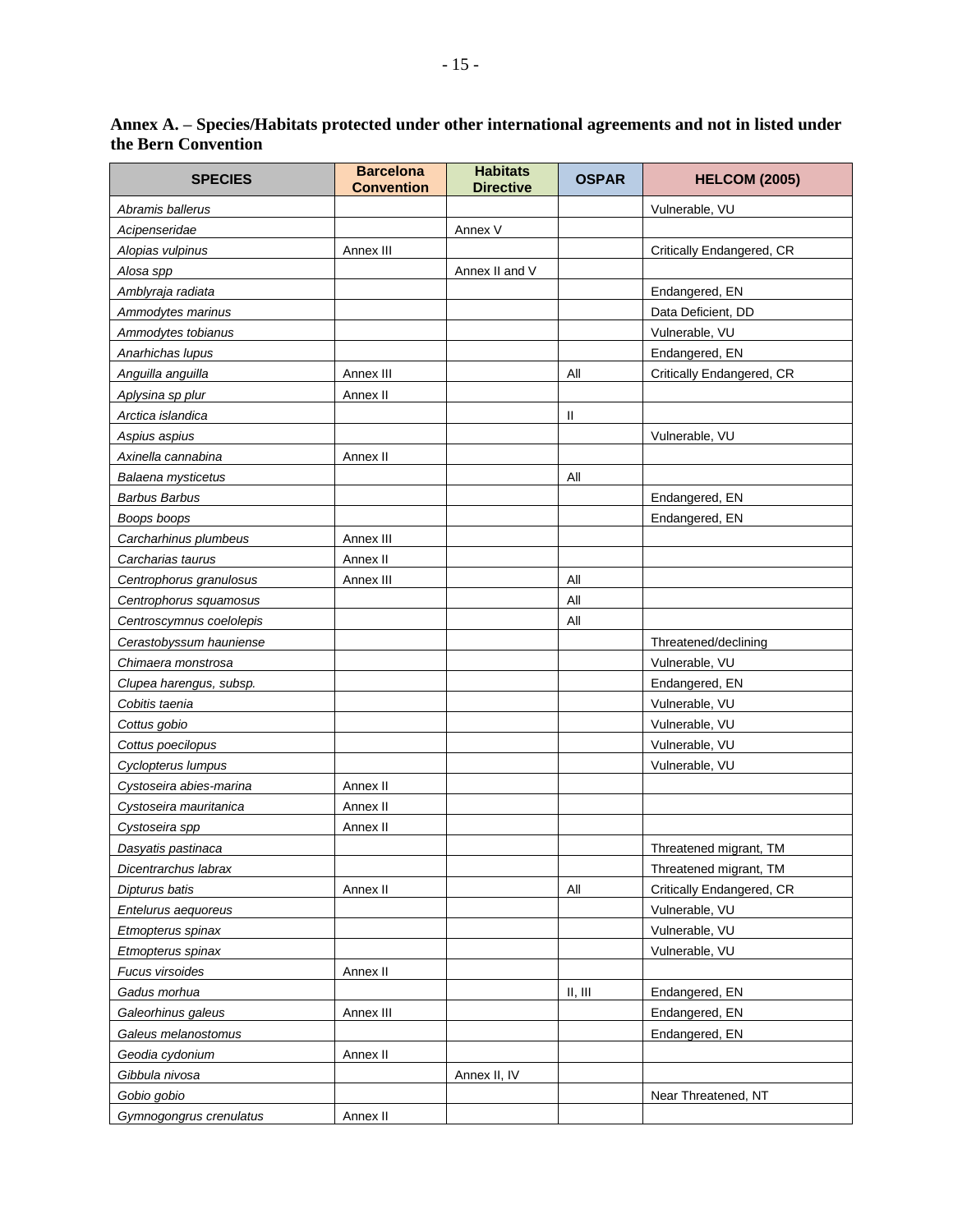| Gymnura altavela              | Annex II  |          |             |                           |
|-------------------------------|-----------|----------|-------------|---------------------------|
| Heptranchias perlo            | Annex III |          |             |                           |
| Hexanchus griseus             |           |          |             | Critically Endangered, CR |
| Hippocampus guttulatus        |           |          | All         |                           |
| Hippocampus hippocampus       |           |          | All         |                           |
| Hippoglossus hippoglossus     |           |          |             | Endangered, EN            |
| Hoplostethus atlanticus       |           |          | All         |                           |
| Hornera lichenoides           | Annex II  |          |             |                           |
| Kallymenia spathulata         | Annex II  |          |             |                           |
| Labrus bergylta               |           |          |             | Endangered, EN            |
| Labrus mixtus                 |           |          |             | Endangered, EN            |
| Lagenodelphis hosei           |           | Annex IV |             |                           |
| Leiopathes glaberrima         | Annex III |          |             |                           |
| Leucoraja circularis          | Annex III |          |             |                           |
| Leucoraja fullonica           |           |          |             | Threatened migrant, TM    |
| Leucoraja melitensis          | Annex III |          |             |                           |
| Liparis liparis               |           |          |             | Endangered, EN            |
| Liparis montagui              |           |          |             | Endangered, EN            |
| Lophius budegassa             |           |          |             | Vulnerable, VU            |
| Lumpenus lampretaeformis      |           |          |             | Critically Endangered, CR |
| Macroplea sp.                 |           |          |             | Threatened/declining      |
| Megabalanus azoricus          |           |          | All         |                           |
| Melanogrammus aeglefinus      |           |          |             | Vulnerable, VU            |
| Mesoplodon europeaus          |           | Annex IV |             |                           |
| Monoporeia affinis            |           |          |             | Threatened/declining      |
| Mustelus asterias             | Annex III |          |             |                           |
| Mustelus mustelus             | Annex III |          |             |                           |
| Mustelus punctulatus          | Annex III |          |             |                           |
| Mya truncata                  |           |          |             | Threatened/declining      |
| Myoxocephalus scorpius        |           |          |             | Vulnerable, VU            |
| Nerophis lumbriciformis       |           |          |             | Vulnerable, VU            |
| Nerophis ophidion             |           |          |             | Vulnerable, VU            |
| Nucella lapillus              |           |          | II, III, IV |                           |
| Odontaspis ferox              | Annex II  |          |             |                           |
| Osmerus eperlanomarinus       |           |          |             | Vulnerable, VU            |
| Oxynotus centrina             | Annex II  |          |             |                           |
| Patella ulyssiponensis aspera |           |          | All         |                           |
| Pelectus cultratus            |           |          |             | Vulnerable, VU            |
| Phoxinus phoxinus             |           |          |             | Vulnerable, VU            |
| Pinna nobilis                 | Annex II  | Annex IV |             |                           |
| Pollachius pollachius         |           |          |             | Endangered, EN            |
| Pomatoschistus pictus         |           |          |             | Vulnerable, VU            |
| Pontoporeia femorata          |           |          |             | Threatened/declining      |
| Prionace glauca               |           |          |             | Threatened migrant, TM    |
| Pristis pectinata             | Annex II  |          |             |                           |
| Pristis pristis               | Annex II  |          |             |                           |
| Raja clavata                  |           |          | Ш           | Endangered, EN            |
| Raja montagui                 |           |          | All         | Endangered, EN            |
| Rhinobatos cemiculus          | Annex III |          |             |                           |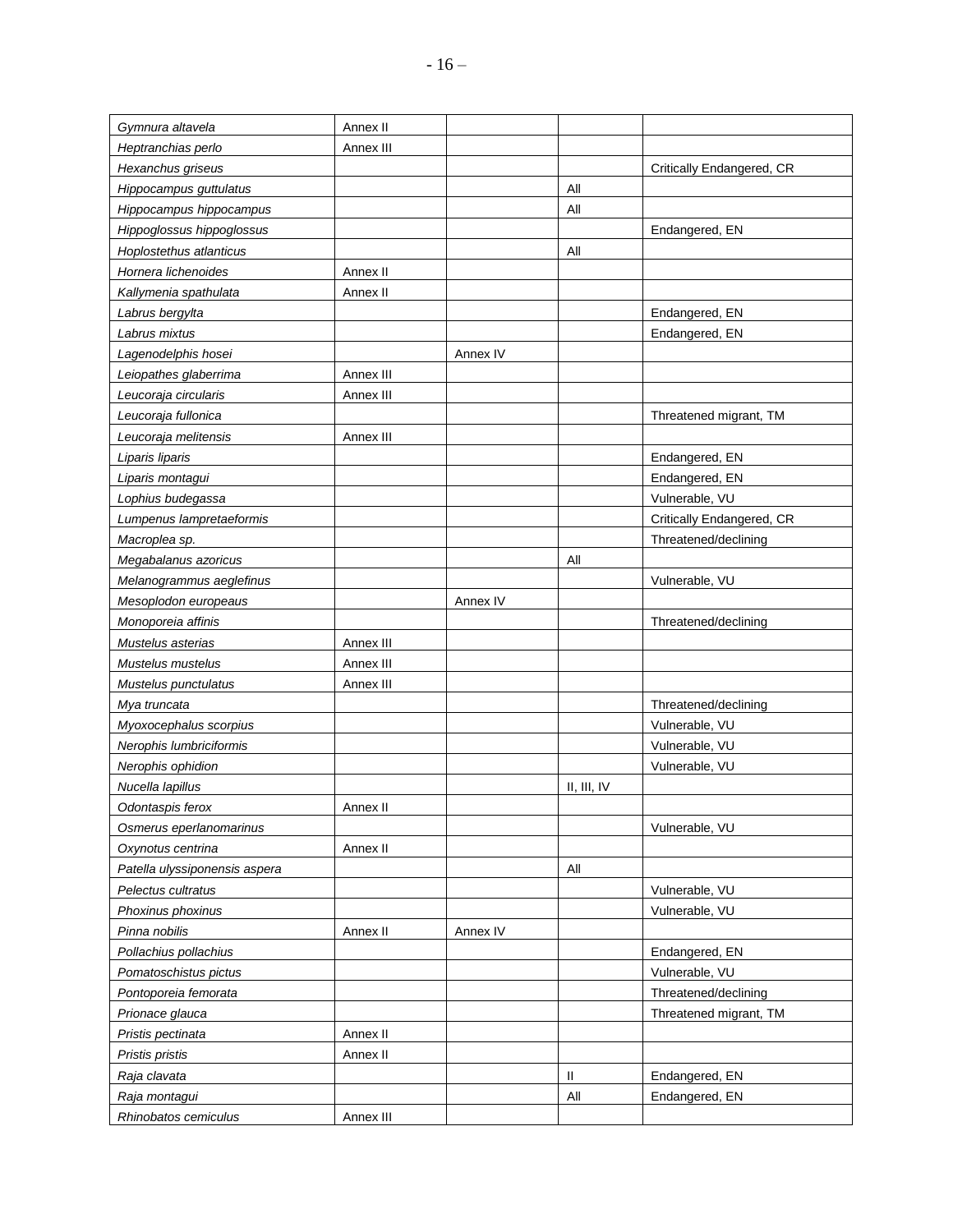| Rhinobatos rhinobatos         | Annex III |              |     |                           |
|-------------------------------|-----------|--------------|-----|---------------------------|
| Rostroraja alba               |           |              | All |                           |
| Saduria entomon               |           |              |     | Threatened/declining      |
| Salmo trutta                  |           |              |     | Vulnerable, VU            |
| Sarcotragus foetidus          | Annex II  |              |     |                           |
| Sarcotragus pipetta           | Annex II  |              |     |                           |
| Sargassum acinarium           | Annex II  |              |     |                           |
| Sargassum flavifolium         | Annex II  |              |     |                           |
| Sargassum hornschuchii        | Annex II  |              |     |                           |
| Sargassum trichocarpum        | Annex II  |              |     |                           |
| Scomber scombrus              |           |              |     | Vulnerable, VU            |
| Scyliorhinus canicula         |           |              |     | Endangered, EN            |
| Sebastes marinus              |           |              |     | Endangered, EN            |
| Sebastes viviparus            |           |              |     | Endangered, EN            |
| Somniosus microcephalus       |           |              |     | Vulnerable, VU            |
| Sphaerococcus rhizophylloides | Annex II  |              |     |                           |
| Sphyrna lewini                | Annex III |              |     |                           |
| Sphyrna mokarran              | Annex III |              |     |                           |
| Sphyrna zygaena               | Annex III |              |     |                           |
| Spinachia spinachia           |           |              |     | Vulnerable, VU            |
| Squalus acanthias             | Annex III |              | All | Endangered, EN            |
| Squatina aculeata             | Annex II  |              |     |                           |
| Squatina oculata              | Annex II  |              |     |                           |
| Symphodus melops              |           |              |     | Vulnerable, VU            |
| Syngnathus acus               |           |              |     | Endangered, EN            |
| Syngnathus typhle             |           |              |     | Vulnerable, VU            |
| Taurulus bubalis              |           |              |     | Vulnerable, VU            |
| Tethya sp plur                | Annex II  |              |     |                           |
| Thunnus thynnus               | Annex III |              | All | Critically Endangered, CR |
| Titanoderma ramosissimum      | Annex II  |              |     |                           |
| Titanoderma trochanter        | Annex II  |              |     |                           |
| Torpedo marmorata             |           |              |     | Threatened migrant, TM    |
| Trachinus draco               |           |              |     | Vulnerable, VU            |
| Triglopsis quadricornis       |           |              |     | Vulnerable, VU            |
| Tursiops truncatus            |           | Annex II, IV |     |                           |
| Vimba vimba                   |           |              |     | Vulnerable, VU            |
| Xiphias gladius               | Annex III |              |     | Threatened migrant, TM    |
| Zeus faber                    |           |              |     | Endangered, EN            |
|                               |           |              |     |                           |